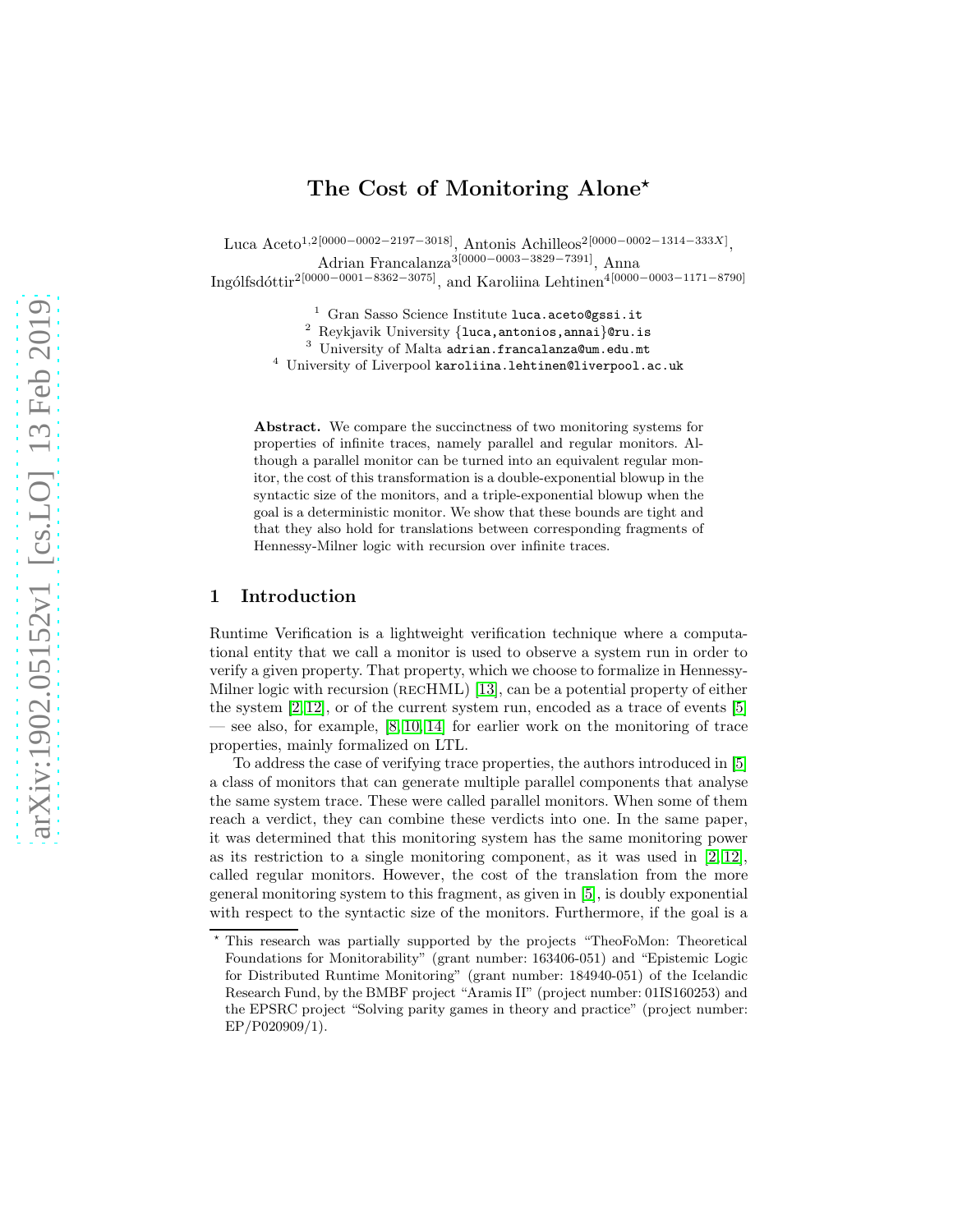deterministic regular monitor [\[3,](#page-15-7) [4\]](#page-15-8), then the resulting monitor is quadruplyexponentially larger than the original, parallel one, in [\[5\]](#page-15-3).

In this paper, we show that the double-exponential cost for translating from parallel to equivalent regular monitors is tight. Furthermore, we improve the translation cost from parallel monitors to equivalent deterministic monitors to a triple exponential, and we show that this bound is tight. We define monitor equivalence in two ways, the first one stricter than the second. For the first definition, two monitors are equivalent when they reach the same verdicts for the same finite traces, while for the second one it suffices to reach the same verdicts for the same infinite traces. We prove the upper bounds for a transformation that gives monitors that are equivalent with respect to the stricter definition, while we prove the lower bounds with respect to transformations that satisfy the coarser definition. Therefore, our bounds hold for both definitions of monitor equivalence. This treatment allows us to derive stronger results, which yield similar bounds for the case of logical formulae, as well.

In [\[5\]](#page-15-3), we show that, when interpreted over traces, mxHML, the fragment of recHML that does not use least fixed points, is equivalent to the syntactically smaller safety fragment sHML. That is, every mxHML formula can be translated to a logically equivalent sHML formula. Similarly to the aforementioned translation of monitors, this translation of formulae results in a formula that that is syntactically at most doubly-exponentially larger than the original formula. We show that this upper bound is tight.

The first four authors have worked on the complexity of monitor transformations before in [\[3,](#page-15-7) [4\]](#page-15-8), where the cost of determinizing monitors is examined. Similarly to  $[3, 4]$  $[3, 4]$ , in  $[5]$ , but also in this paper, we use results and techniques from Automata Theory and specifically about alternating automata [\[9,](#page-15-9) [11\]](#page-15-10).

In Sec. [2,](#page-1-0) we introduce the necessary background on monitors and recHML on infinite traces, as these were used in [\[5\]](#page-15-3). In Sec. [3,](#page-8-0) we describe the monitor translations that we mentioned above, and we provide upper bounds for these, which we prove to be tight in Sec. [4.](#page-9-0) In Sec. [5,](#page-13-0) we extrapolate these bounds to the case where we translate logical formulae, from mxHML to sHML. In Sec. [6,](#page-14-0) we conclude the paper. Omitted proofs can be found in the appendix.

## <span id="page-1-0"></span>2 Preliminaries

Monitors are expected to monitor for a specification, which, in our case, is written in RECHML. We use the linear-time interpretation of the logic RECHML, as it was given in [\[5\]](#page-15-3). According to that interpretation, formulae are interpreted over infinite traces.

## <span id="page-1-1"></span>2.1 The model and the logic

We assume a finite set of actions  $\alpha, \beta, \ldots \in \text{ACT with distinguished silent action}$ τ. We also assume that  $τ \notin$  AcT and that  $μ ∈$  AcT∪{ $τ$ }, and refer to the actions in Act as *visible* actions (as opposed to the silent action  $\tau$ ). The metavariables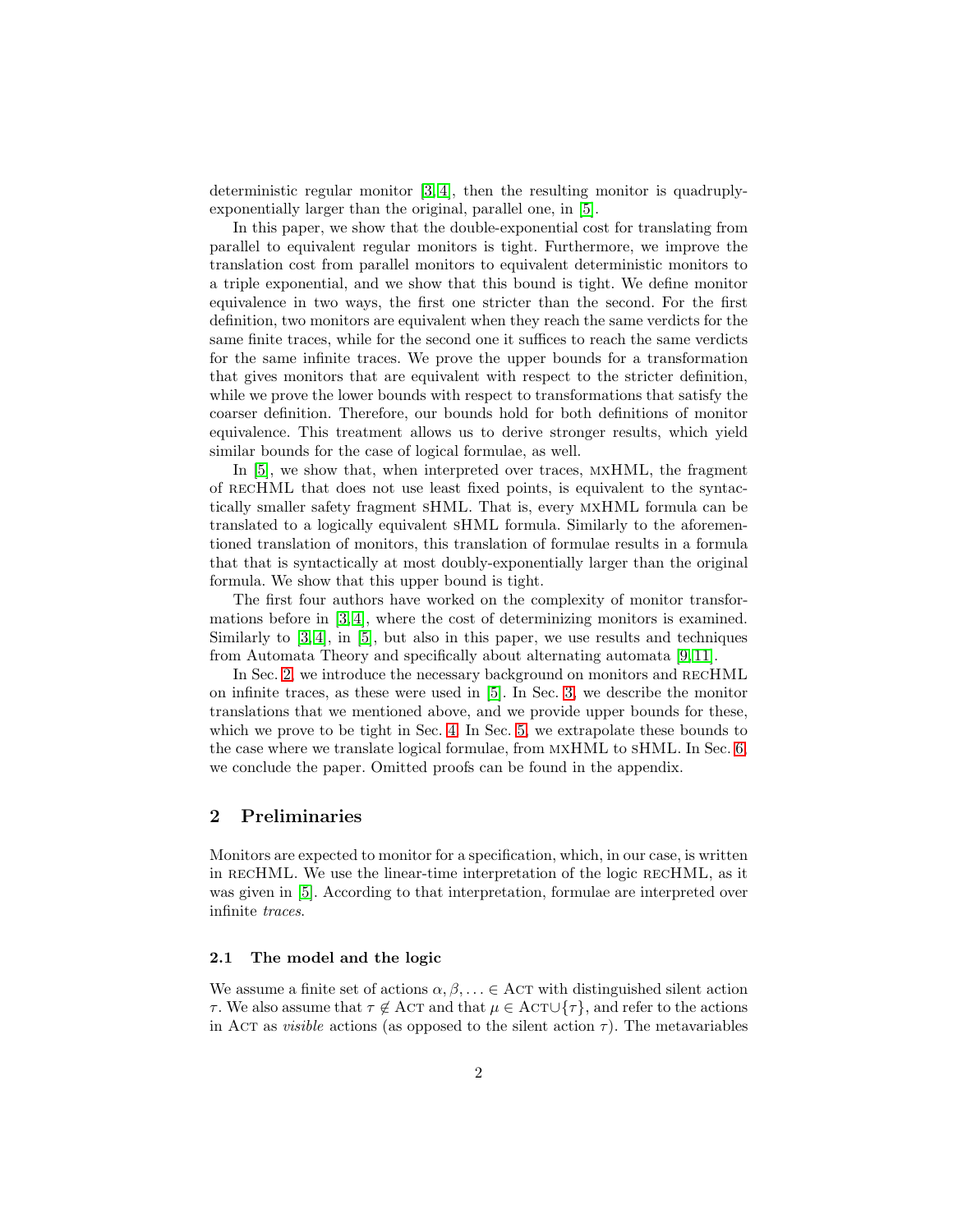$t, u \in \text{Trc} = \text{ACT}^{\omega}$  range over (infinite) sequences of visible actions, which abstractly represent system runs. We also use the metavariable  $T \subseteq \text{Trc}$  to range over sets of traces. We often need to refer to *finite traces*, denoted as  $s, r \in \text{ACT}^*$ , to represent objects such as a finite prefix of a system run, or to traces that may be finite or infinite (*finfinite traces*, as they were called in [\[5\]](#page-15-3)), denoted as  $g, h \in \text{ACT}^* \cup \text{ACT}^\omega$ . A trace (resp., finite trace, resp., finfinite trace) with action  $\alpha$  at its head is denoted as  $\alpha t$  (resp.,  $\alpha s$ , resp.,  $\alpha g$ ). Similarly a trace with a prefix s is written st.

#### Syntax

| $\varphi, \psi \in \text{RECHML} ::= \text{tt}$ | $ $ ff     | $\phi \vee \psi$ | $\phi \wedge \psi$       |  |
|-------------------------------------------------|------------|------------------|--------------------------|--|
| $ \langle \alpha \rangle \varphi $              | $ \alpha $ | min $X.\varphi$  | $\mathsf{max} X.\varphi$ |  |

Linear-Time Semantics

| $[\![{\sf tt},\rho]\!] \stackrel{\scriptscriptstyle{\mathsf{def}}}{=} {\sf T}{\sf R}{\sf C}$                                                   | $\llbracket \mathsf{ff}, \rho \rrbracket \stackrel{\scriptscriptstyle{\mathsf{def}}}{=} \emptyset$                           |
|------------------------------------------------------------------------------------------------------------------------------------------------|------------------------------------------------------------------------------------------------------------------------------|
| $[\![\varphi_1 \wedge \varphi_2, \rho]\!] \stackrel{\scriptscriptstyle{\mathsf{def}}}{=} [\![\varphi_1, \rho]\!] \cap [\![\varphi_2, \rho]\!]$ | $[\![\varphi_1 \vee \varphi_2, \rho]\!] \stackrel{\text{\tiny def}}{=} [\![\varphi_1, \rho]\!] \cup [\![\varphi_2, \rho]\!]$ |
| $[[\alpha]\varphi,\rho]] \stackrel{\text{\tiny def}}{=} {\{\beta t   \beta \neq \alpha \text{ or } t \in [\varphi,\rho]]\}}$                   | $[\![\langle \alpha \rangle \varphi, \rho]\!] \stackrel{\text{\tiny def}}{=} {\alpha t \mid t \in [\![ \varphi, \rho]\!]}.$  |
| $[\![min X.\varphi,\rho]\!] \stackrel{\text{\tiny def}}{=} \bigcap \{T \mid [\![\varphi,\rho[X \mapsto T]]\!] \subseteq T\}$                   |                                                                                                                              |
| $[\text{max}X.\varphi,\rho] \stackrel{\text{\tiny def}}{=} \bigcup \{T   T \subseteq [\varphi,\rho[X \mapsto T]]\}$                            | $\llbracket X, \rho \rrbracket \stackrel{\text{\tiny def}}{=} \rho(X)$                                                       |

<span id="page-2-0"></span>Fig. 1. recHML Syntax and Linear-Time Semantics

The logic RECHML [\[7,](#page-15-11) [13\]](#page-15-0) assumes a countable set LVAR (with  $X \in LVAR$ ) of logical variables, and is defined as the set of closed formulae generated by the grammar of Fig. [1.](#page-2-0) Apart from the standard constructs for truth, falsehood, conjunction and disjunction, the logic is equipped with possibility and necessity modal operators labelled by visible actions, together with recursive formulae expressing least or greatest fixpoints; formulae  $\min X.\varphi$  and  $\max X.\varphi$  bind free instances of the logical variable X in  $\varphi$ , inducing the usual notions of open/closed formulae and formula equality up to alpha-conversion.

We interpret RECHML formulae over traces, using an interpretation function  $\llbracket - \rrbracket$  that maps formulae to sets of traces, relative to an environment ρ : LVAR →  $2^{\text{Tric}}$ , which intuitively assigns to each variable X the set of traces that are assumed to satisfy it, as defined in Fig. [1.](#page-2-0) The semantics of a closed formula  $\varphi$ is independent of the environment  $\rho$  and is simply written  $\llbracket \varphi \rrbracket$ . Intuitively,  $\llbracket \varphi \rrbracket$ denotes the set of traces satisfying  $\varphi$ . For a formula  $\varphi$ , we use  $l(\varphi)$  to denote the length of  $\varphi$  as a string of symbols.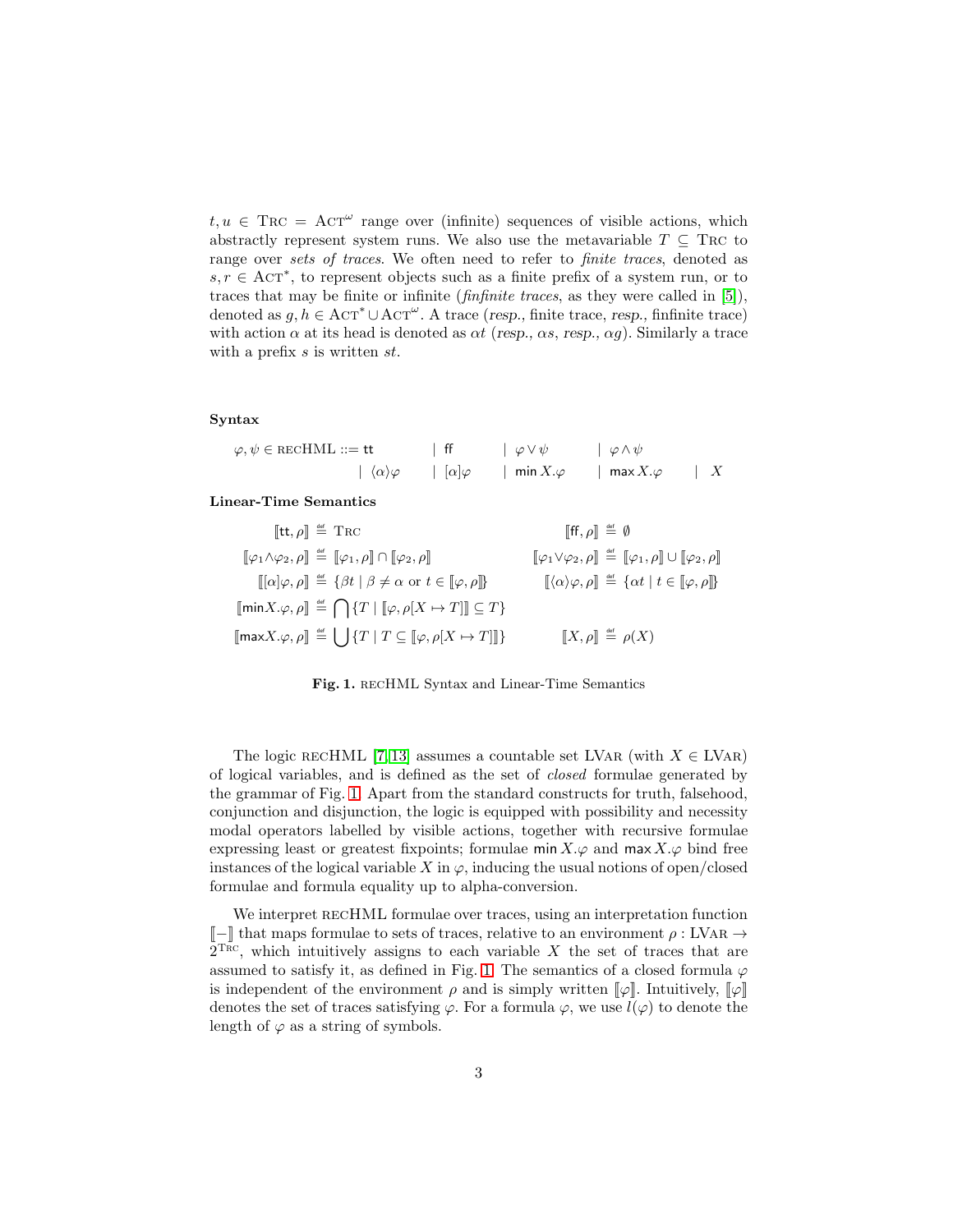#### Syntax

 $m, n \in \text{MON} :: = v \quad | \alpha.m \quad | m+n \quad | \text{ rec } x.m \quad | x \quad | m \otimes n \quad | m \oplus n$  $v \in \text{VERD} ::= \text{no} \quad | \text{ yes} \quad | \text{ end}$ 

### Dynamics

Regular monitor rules:

|                                                                                                                                                                             |                                                                                                                                                                                                                                    | ACT $\frac{\alpha}{\alpha.m \xrightarrow{\alpha} m}$ RECF $\frac{\text{RecF}}{\text{rec } x.m \xrightarrow{\tau} m}$ RECB $\frac{\pi}{x \xrightarrow{\tau} p_x}$<br>SELL $\frac{m \stackrel{\mu}{\longrightarrow} m'}{m+n \stackrel{\mu}{\longrightarrow} m'}$ SELR $\frac{n \stackrel{\mu}{\longrightarrow} n'}{m+n \stackrel{\mu}{\longrightarrow} n'}$ VER $\frac{n}{v \stackrel{\alpha}{\longrightarrow} v}$ |
|-----------------------------------------------------------------------------------------------------------------------------------------------------------------------------|------------------------------------------------------------------------------------------------------------------------------------------------------------------------------------------------------------------------------------|------------------------------------------------------------------------------------------------------------------------------------------------------------------------------------------------------------------------------------------------------------------------------------------------------------------------------------------------------------------------------------------------------------------|
|                                                                                                                                                                             |                                                                                                                                                                                                                                    |                                                                                                                                                                                                                                                                                                                                                                                                                  |
| Parallel evaluation rules:                                                                                                                                                  | $\text{PAR} \xrightarrow{m \xrightarrow{\alpha} m'} \xrightarrow{n' \xrightarrow{\alpha} n'} \xrightarrow{n \xrightarrow{\alpha} n'} \text{TAUL} \xrightarrow{m \xrightarrow{\tau} m'} \xrightarrow{m'} \xrightarrow{m \otimes n}$ |                                                                                                                                                                                                                                                                                                                                                                                                                  |
|                                                                                                                                                                             |                                                                                                                                                                                                                                    |                                                                                                                                                                                                                                                                                                                                                                                                                  |
| VRE $\frac{1}{\text{end}\odot \text{end}} \frac{\text{VRC1}}{\text{yes}\otimes m \xrightarrow{\tau} m} \frac{\text{VRC2}}{\text{no}\otimes m \xrightarrow{\tau} \text{no}}$ |                                                                                                                                                                                                                                    |                                                                                                                                                                                                                                                                                                                                                                                                                  |
|                                                                                                                                                                             | $VRD1$ $\frac{1}{\text{no}\oplus m \stackrel{\tau}{\longrightarrow} m}$ $VRD2$ $\frac{1}{\text{yes}\oplus m \stackrel{\tau}{\longrightarrow} \text{yes}}$                                                                          |                                                                                                                                                                                                                                                                                                                                                                                                                  |

<span id="page-3-0"></span>Fig. 2. Monitor Syntax and Semantics

## <span id="page-3-1"></span>2.2 Two monitoring systems

We now present two monitoring systems, parallel and regular monitors, that were introduced in [\[2,](#page-15-1)[5,](#page-15-3)[12\]](#page-15-2). A monitoring system is a Labelled Transition System  $(LTS)$  based on AcT, the set of actions, that is comprised of the monitor states, or monitors, and a transition relation. The set of monitor states, Mon, and the monitor transition relation,  $\longrightarrow \subseteq (MON \times (ACT \cup \{\tau\}) \times MON)$ , are defined in Fig. [2.](#page-3-0) There and elsewhere,  $\odot$  ranges over both parallel operators  $\oplus$  and  $\otimes$ . When discussing a monitor with free variables (an *open monitor*)  $m$ , we assume it is part of a larger monitor  $m'$  without free variables (a *closed monitor*), where every variable  $x$  appears at most once in a recursive operator. Therefore, we assume an injective mapping from each monitor variable x to a unique monitor  $p_x$ , of the form rec  $x.m$  that is a submonitor of  $m'$ .

The suggestive notation  $m \xrightarrow{\mu} n$  denotes  $(m, \mu, n) \in \longrightarrow$ ; we also write  $m \xrightarrow{\mu}$ to denote  $\neg(\exists n. m \xrightarrow{\mu} n)$ . We employ the usual notation for weak transitions and write  $m \Longrightarrow n$  in lieu of  $m \stackrel{\tau}{\longrightarrow} r$  and  $m \stackrel{\mu}{\Longrightarrow} n$  for  $m \Longrightarrow \stackrel{\mu}{\longrightarrow} \cdot \Longrightarrow n$ . We write sequences of transitions  $m \stackrel{\alpha_1}{\Rightarrow} \cdots \stackrel{\alpha_k}{\Rightarrow} m_k$  as  $m \stackrel{s}{\Rightarrow} m_k$ , where  $s = \alpha_1 \cdots \alpha_k$ . The monitoring system of parallel monitors is defined using the full syntax and all the rules from Fig. [2;](#page-3-0) regular monitors are parallel monitors that do not use the parallel operators ⊗ and ⊕. Regular monitors were defined and used already in [\[2\]](#page-15-1) and [\[12\]](#page-15-2), while parallel monitors were defined in [\[5\]](#page-15-3). We observe that the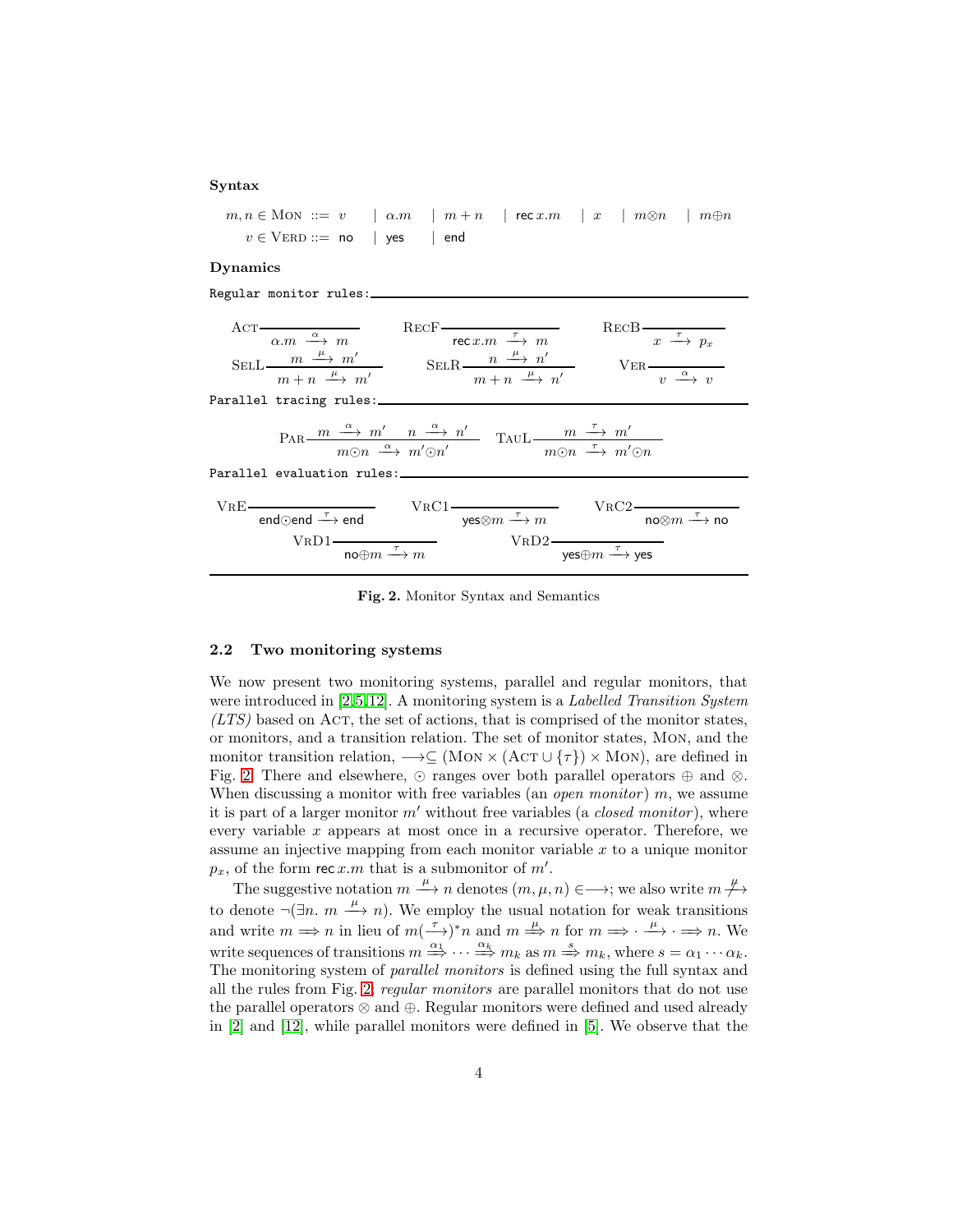rules RecF and RecB are not the standard recursion rules from [\[2\]](#page-15-1) and [\[12\]](#page-15-2), but they are equivalent to those rules [\[1,](#page-15-12) [5\]](#page-15-3) and more convenient for our arguments.

A transition  $m \stackrel{\alpha}{\longrightarrow} n$  denotes that the monitor in state m can analyse the (visible) action  $\alpha$  and transition to state n. Monitors may reach any one of three verdicts after analysing a finite trace: *acceptance*, yes, *rejection*, no, and the *in*conclusive verdict end. We highlight the transition rule for verdicts in Fig. [2,](#page-3-0) describing the fact that from a verdict state any action can be analysed by transitioning to the same state; verdicts are thus *irrevocable*. Rule PAR states that both submonitors need to be able to analyse an external action  $\alpha$  for their parallel composition to transition with that action. The rules in Fig. [2](#page-3-0) also allow  $\tau$ -transitions for the reconfiguration of parallel compositions of monitors. For instance, rules VRC1 and VRC2 describe the fact that, in conjunctive parallel compositions, whereas yes verdicts are uninfluential, no verdicts supersede the verdicts of other monitors (Fig. [2](#page-3-0) omits the obvious symmetric rules). The dual applies for yes and no verdicts in a disjunctive parallel composition, as described by rules VrD1 and VrD2 (again, we omit the obvious symmetric rules). Rule VrE applies to both forms of parallel composition and consolidates multiple inconclusive verdicts. Finally, rules TauL and its omitted dual TauR are contextual rules for these monitor reconfiguration steps.

Definition 1 (Acceptance and Rejection). We say that m rejects (resp., accepts)  $s \in \text{ACT}^*$  when  $m \stackrel{s}{\Rightarrow}$  no (resp.,  $m \stackrel{s}{\Rightarrow}$  yes). We similarly say that m rejects (resp., accepts)  $t \in \text{ACT}^{\omega}$  if m rejects (resp., accepts) some prefix of t.

Just like for formulae, we use  $l(m)$  to denote the length of m as a string of symbols. In the sequel, for a finite nonempty set of indices I, we use  $\sum_{i\in I} m_i$ to denote any combination of the monitors in  $\{m_i \mid i \in I\}$  using the operator +. The notation is justified, because + is commutative and associative with respect to the transitions that a resulting monitor can exhibit. For each  $j \in I$ ,  $m_j$  is called a summand of  $\sum_{i \in I} m_i$  (and the term  $\sum_{i \in I} m_i$  is called a sum of  $m<sub>j</sub>$ ). The regular monitors in Fig. [2](#page-3-0) have an important property, namely that their state space, i.e., the set of reachable states, is finite (see Remark [1\)](#page-4-0). On the other hand, parallel monitors can be infinite-state, but they are convenient when one synthesizes monitors. However, the two monitoring systems are equivalent (see Prop. [2\)](#page-8-1). For a monitor m, reach $(m)$  is the set of monitor states reachable through a transition sequence from  $m$ .

# <span id="page-4-2"></span>Lemma 1 (Verdict Persistence, [\[5,](#page-15-3) [12\]](#page-15-2)).  $v \stackrel{s}{\Rightarrow} m$  implies  $m = v$ .

<span id="page-4-1"></span>Lemma 2. Every submonitor of a closed regular monitor m can only transition to submonitors of m.

<span id="page-4-0"></span>Remark 1. An immediate consequence of Lem. [2](#page-4-1) is that regular monitors are finite-state. This is not the case for parallel monitors, in general. For example, consider parallel monitor  $m_{\tau} = \text{rec } x.(x \otimes (a \cdot \text{yes} + b \cdot \text{yes}))$ . We can see that there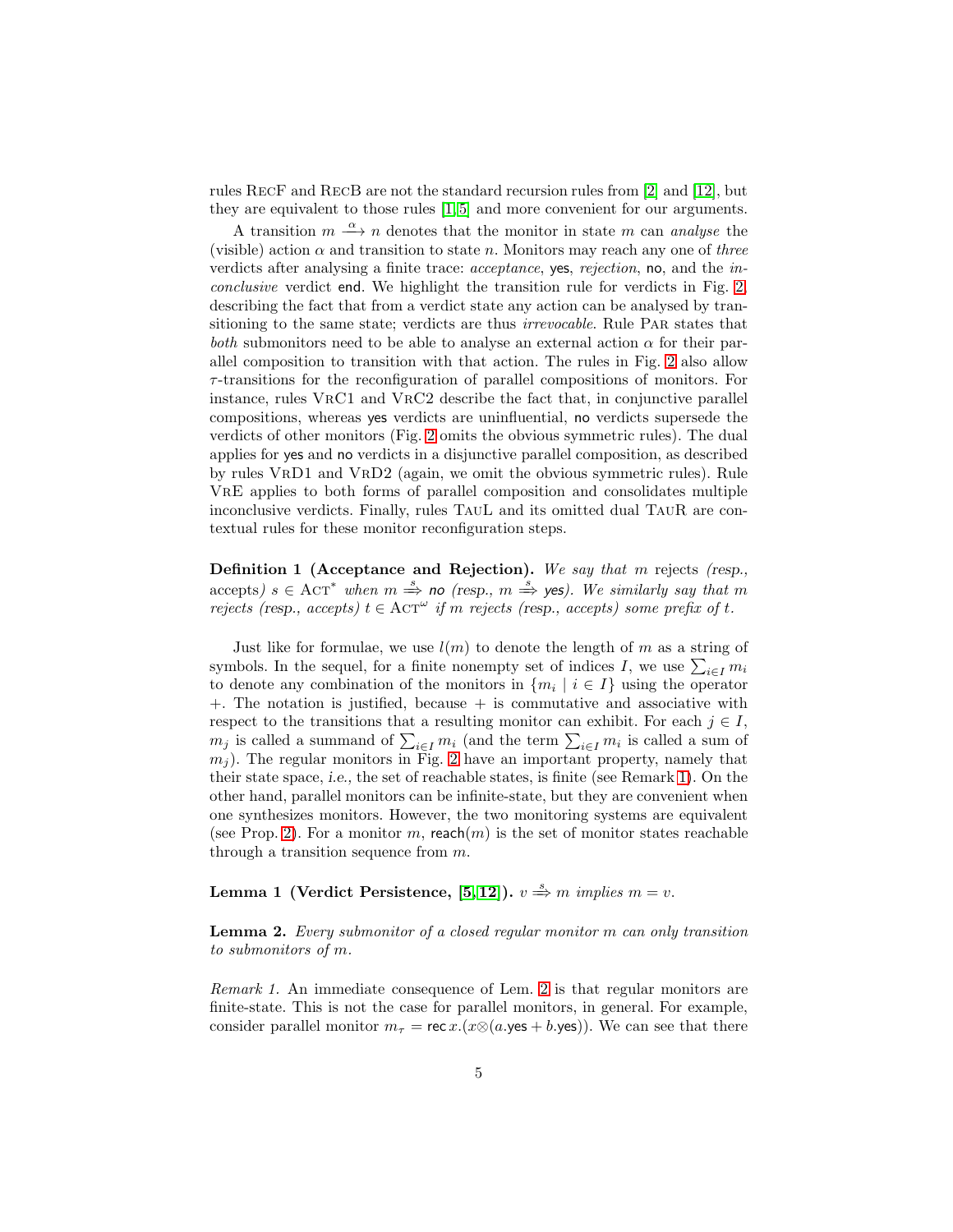is a unique sequence of transitions that can be made from  $m_\tau$ :

$$
m_{\tau} \xrightarrow{\tau} x \otimes (a.\text{yes} + b.\text{yes}) \xrightarrow{\tau} m_{\tau} \otimes (a.\text{yes} + b.\text{yes})
$$
  

$$
\xrightarrow{\tau} (x \otimes (a.\text{yes} + b.\text{yes})) \otimes (a.\text{yes} + b.\text{yes})
$$
  

$$
\xrightarrow{\tau} (m_{\tau} \otimes (a.\text{yes} + b.\text{yes})) \otimes (a.\text{yes} + b.\text{yes}) \longrightarrow \cdots
$$

One basic requirement that we maintain on monitors is that they are not allowed to give conflicting verdicts for the same trace.

Definition 2 (Monitor Consistency). A monitor m is consistent when there is no finite trace s such that  $m \stackrel{s}{\Rightarrow}$  yes and  $m \stackrel{s}{\Rightarrow}$  no.

We identify a useful monitor predicate that allows us to neatly decompose the behaviour of a parallel monitor in terms of its constituent sub-monitors.

Definition 3 (Monitor Reactivity). We call a monitor m reactive when for every  $n \in \text{reach}(m)$  and  $\alpha \in \text{ACT}$ , there is some n' such that  $n \stackrel{\alpha}{\Longrightarrow} n'$ .

<span id="page-5-0"></span>The following lemma states that parallel monitors behave as expected with respect to the acceptance and rejection of traces as long as the constituent submonitors are reactive.

**Lemma 3** ([\[5\]](#page-15-3)). For reactive  $m_1$  and  $m_2$ :

- $m_1 \otimes m_2$  rejects t if and only if either  $m_1$  or  $m_2$  rejects t.
- $m_1 \otimes m_2$  accepts t if and only if both  $m_1$  and  $m_2$  accept t.
- $m_1 \oplus m_2$  rejects t if and only if both  $m_1$  and  $m_2$  reject t.
- $m_1 \oplus m_2$  accepts t if and only if either  $m_1$  or  $m_2$  accepts t.

The following example, which stems from [\[5\]](#page-15-3), indicates why the assumption that  $m_1$  and  $m_2$  are reactive is needed in Lem. [3.](#page-5-0)

*Example 1.* Assume that  $ACT = \{a, b\}$ . The monitors a.yes+b.no and rec x.(a.x+ b.yes) are both reactive. The monitor  $m = a$ .yes⊗b.no, however, is not reactive. Since the submonitor a.yes can only transition with  $a$ , according to the rules of Fig. [2,](#page-3-0)  $m$  cannot transition with any action that is not  $a$ . Similarly, as the submonitor b.no can only transition with b, m cannot transition with any action that is not  $b$ . Thus,  $m$  cannot transition to any monitor, and therefore it cannot reject or accept any trace.

In general, we are interested in reactive parallel monitors, and the parallel monitors that we use will have this property.

## 2.3 Automata, Languages, Equivalence

In [\[5\]](#page-15-3), we describe how to transform a parallel monitor to a verdict equivalent regular one. This transformation goes through alternating automata [\[9,](#page-15-9)[11\]](#page-15-10). For our purposes, we only need to define nondeterministic and deterministic automata.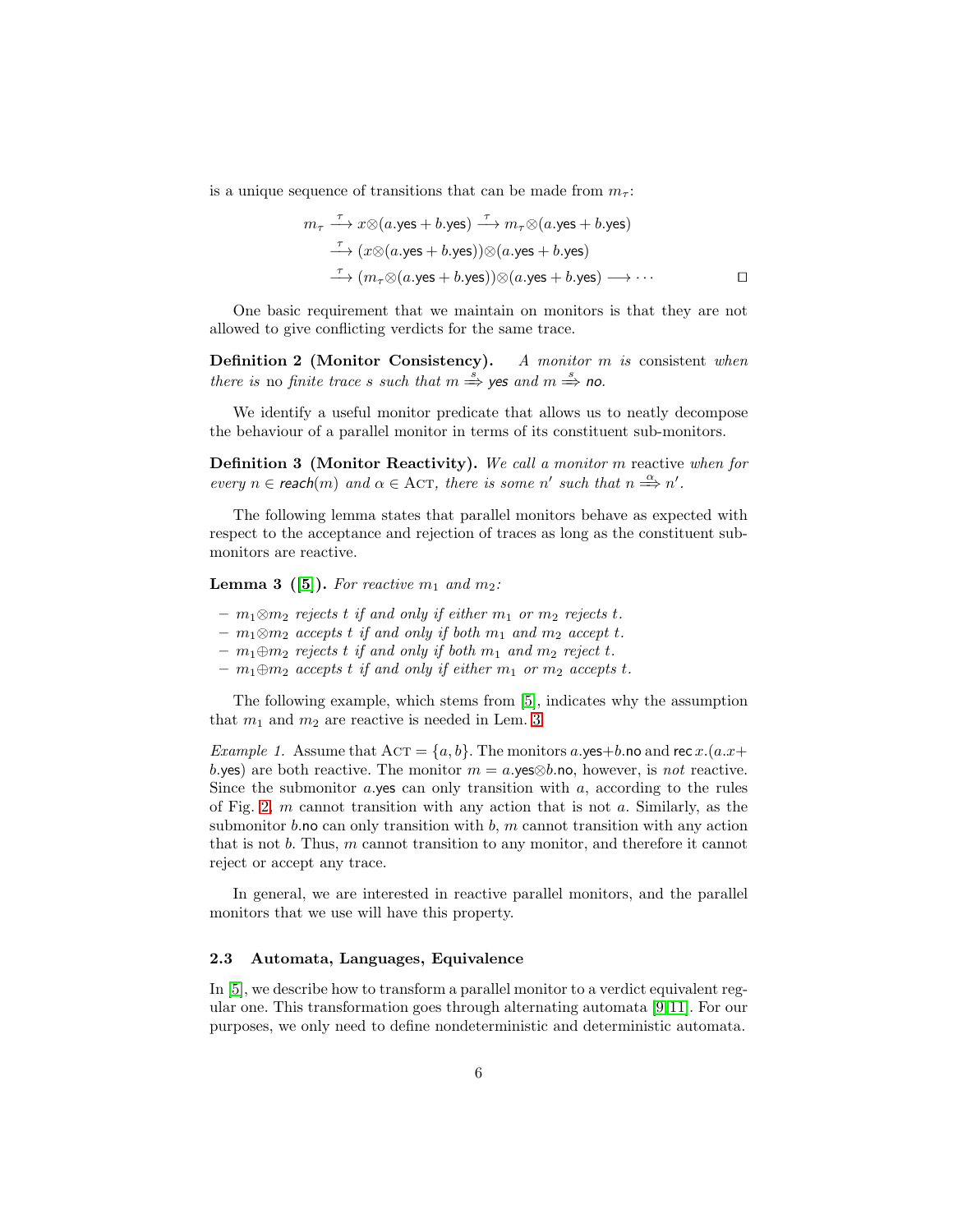Definition 4 (Finite Automata). A nondeterminitic finite automaton (NFA) is a quintuple  $A = (Q, \text{ACT}, q_0, \delta, F)$ , where Q is a finite set of states, ACT is a finite alphabet (here it coincides with the set of actions),  $q_0$  is the starting state,  $F \subseteq Q$  is the set of accepting, or final states, and  $\delta \subseteq Q \times \text{ACT} \times Q$  is the transition relation. An NFA is deterministic (DFA) if  $\delta$  is a function from  $Q \times \text{ACT } to Q$ .

Given a state  $q \in Q$  and a symbol  $\alpha \in \text{ACT}, \delta$  returns a set of possible states where the NFA can transition, and we typically use  $q' \in \delta(q, \alpha)$  instead of  $(q, \alpha, q') \in \delta$ . We extend the transition relation to  $\delta^* : Q \times \text{ACT}^* \to 2^Q$ , so that  $\delta^*(q,\varepsilon) = \{q\}$  and  $\delta^*(q,\alpha s) = \bigcup \{\delta^*(q',s) \mid q' \in \delta(q,\alpha)\}\.$  We say that the automaton *accepts*  $s \in \text{ACT}^*$  when  $\delta^*(q_0, s) \cap F \neq \emptyset$ , and that it recognizes  $L \subseteq \text{ACT}^*$  when L is the set of strings accepted by the automaton.

Definition 5 (Monitor Language Recognition). A monitor m recognizes positively (resp., negatively) a set of finite traces (i.e., a language)  $L \subseteq \text{ACT}^*$ when for every  $s \in \text{ACT}^*, s \in L$  if and only if m accepts (resp., rejects) s. We call the set that m recognizes positively (resp., negatively)  $L_a(m)$  (resp.,  $L_r(m)$ ). Similarly, we say that m recognizes positively (resp., negatively) a set of infinite traces  $L \subseteq \text{ACT}^{\omega}$  when for every  $t \in \text{ACT}^{\omega}$ ,  $t \in L$  if and only if m accepts (resp., rejects) t.

<span id="page-6-1"></span>Observe that, by Lem. [1,](#page-4-2)  $L_a(m)$  and  $L_r(m)$  are closed under finite extensions.

Lemma 4. The set of infinite traces that is recognized positively (resp., negatively) by m is exactly  $L_a(m) \cdot \text{ACT}^{\omega}$  (resp.,  $L_r(m) \cdot \text{ACT}^{\omega}$ ).

*Proof.* The lemma is a consequence of verdict persistence (Lem. [1\)](#page-4-2). □

<span id="page-6-0"></span>To compare different monitors, we use a notion of monitor equivalence from [\[4\]](#page-15-8) that focusses on how monitors can reach verdicts.

Definition 6 (Verdict Equivalence). Monitors m and n are verdict equivalent, denoted as  $m \simeq_v n$ , if  $L_a(m) = L_a(n)$  and  $L_r(m) = L_r(n)$ .

One may consider the notion of verdict equivalence, as defined in Def. [6,](#page-6-0) to be too strict. After all, verdict equivalence is defined with respect to finite traces, so if we want to turn a parallel monitor into a regular or deterministic monitor, the resulting monitor not only needs to accept and reject the same infinite traces, but it is required to do so at the same time the original parallel monitor does. However, one may prefer to have a smaller, but not tight monitor, if possible, as long as it accepts the same infinite traces.

Definition 7 ( $\omega$ -Verdict Equivalence). Monitors m and n are  $\omega$ -verdict equivalent, denoted as  $m \simeq_{\omega} n$ , if  $L_a(m) \cdot \text{ACT}^{\omega} = L_a(n) \cdot \text{ACT}^{\omega}$  and  $L_r(m) \cdot$  $\text{ACT}^{\omega} = L_r(n) \cdot \text{ACT}^{\omega}.$ 

From Lem. [4](#page-6-1) we observe that verdict equivalence implies  $\omega$ -verdict equivalence. The converse does not hold, because no  $\simeq_\omega \quad \sum$  $\alpha \bar{\in} A$ CT  $\alpha.$ no, but no  $\neq_{\operatorname{v}}$   $\quad \sum$  $\alpha \bar{\in} A$ CT  $\alpha$ .no.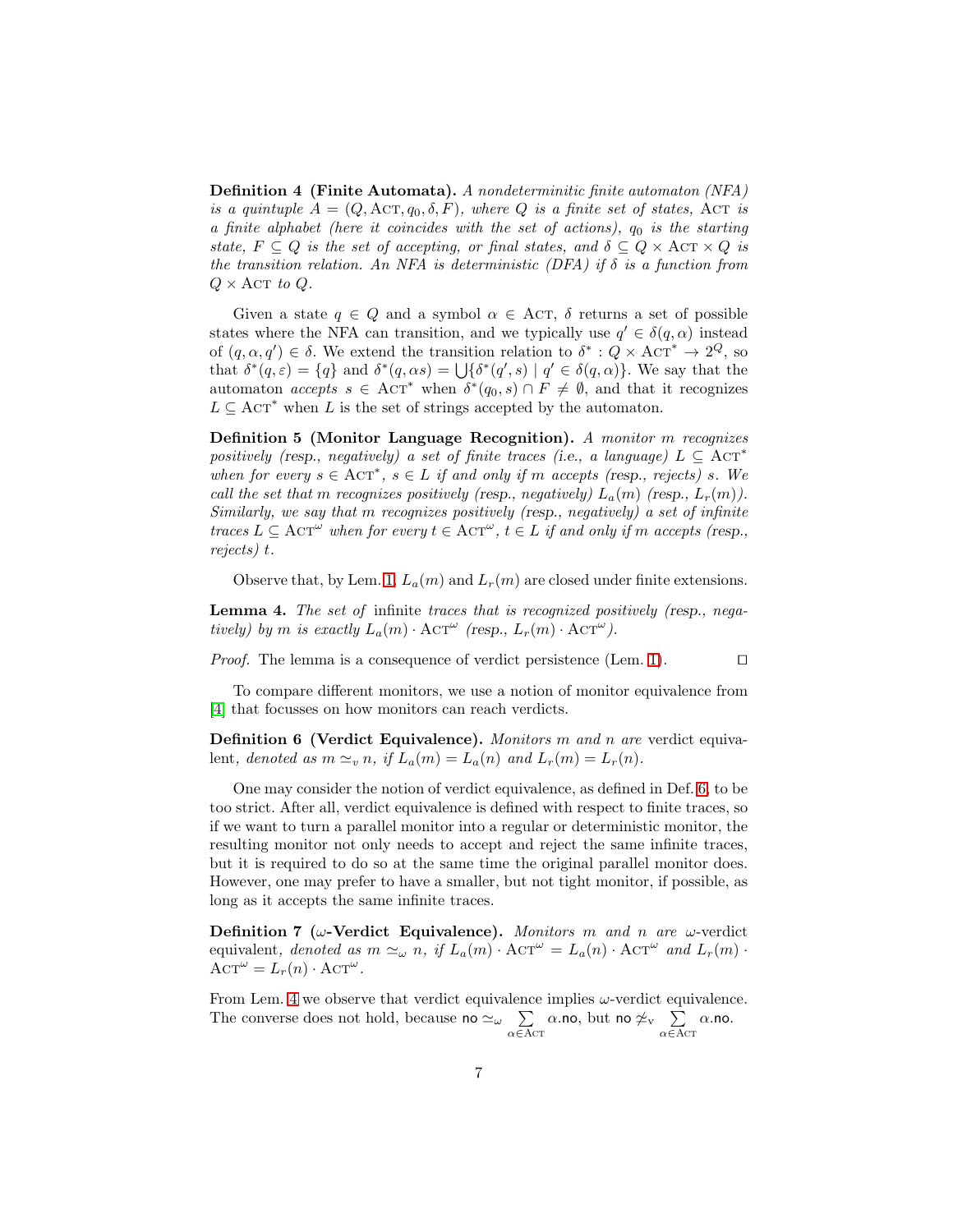**Definition 8** ([\[3\]](#page-15-7)). A closed regular monitor m is deterministic iff every sum of at least two summands that appears in m is of the form  $\sum_{\alpha \in A} \alpha.m_{\alpha}$ , where  $A \subseteq \text{ACT.}$ 

*Example 2.* The monitor  $a.b.\text{yes} + a.a.\text{no}$  is not deterministic while the verdict equivalent monitor  $a.(b.\text{yes} + a.\text{no})$  is deterministic.

### 2.4 Synthesis

There is a tight connection between the logic from Sec. [2.1](#page-1-1) and the monitoring systems from Sec. [2.2.](#page-3-1) Ideally, we would want to be able to synthesize a monitor from any formula  $\varphi$ , such that the monitor recognizes  $\llbracket \varphi \rrbracket$  positively and  $\text{Trc}\setminus\llbracket \varphi \rrbracket$ negatively. However, as shown in [\[5\]](#page-15-3), neither goal is possible for all formulae. Instead, we identify the following fragments of recHML.

<span id="page-7-1"></span>Definition 9 (MAX and MIN Fragments of recHML). The greatest-fixedpoint and least-fixed-point fragments of RECHML are, respectively, defined as:

$$
\varphi, \psi \in MXHML ::= \mathsf{tt} \mid \mathsf{ff} \mid \varphi \lor \psi \mid \varphi \land \psi \mid \langle \alpha \rangle \varphi \mid [\alpha] \varphi \mid \max X. \varphi \text{ and}
$$

$$
\varphi, \psi \in MXHML ::= \mathsf{tt} \mid \mathsf{ff} \mid \varphi \lor \psi \mid \varphi \land \psi \mid \langle \alpha \rangle \varphi \mid [\alpha] \varphi \mid \min X. \varphi.
$$

<span id="page-7-2"></span>Definition 10 (Safety and co-Safety Fragments of recHML). The safety and co-safety fragments of RECHML are, respectively, defined as:

| $\varphi, \psi \in \text{SHML} ::= \text{tt}$   | $\phi \wedge \psi$ | $\vert \alpha \vert \varphi$          | max $X.\varphi$ and |
|-------------------------------------------------|--------------------|---------------------------------------|---------------------|
| $\varphi, \psi \in \text{cHML} ::= \mathsf{tt}$ | $\phi \vee \psi$   | $\mid \langle \alpha \rangle \varphi$ | min $X.\varphi$ .   |

<span id="page-7-0"></span>Theorem 1 (Monitorability and Maximality, [\[5\]](#page-15-3)).

- 1. For every  $\varphi \in MXHML$  (resp.,  $\varphi \in MXHML$ ), there is a reactive parallel monitor m, such that  $l(m) = O(l(\varphi))$  and  $L_r(m) \cdot \text{ACT}^{\omega} = \text{ACT}^{\omega} \setminus [\varphi]$  $(resp., L_a(m) \cdot \text{ACT}^{\omega} = [\![\varphi]\!]).$
- 2. For every reactive parallel monitor m, there are  $\varphi \in MXHML$  and  $\psi \in$ MNHML, such that  $l(\varphi), l(\psi) = O(l(m)), L_r(m) \cdot \text{ACT}^{\omega} = \text{ACT}^{\omega} \setminus [\![\varphi]\!],$  and  $L_a(m) \cdot \text{ACT}^{\omega} = \llbracket \psi \rrbracket.$
- 3. For every  $\varphi \in \text{SHML}$  (resp.,  $\varphi \in \text{cHML}$ ), there is a regular monitor m, such that  $l(m) = O(l(\varphi))$  and  $L_r(m) \cdot \text{ACT}^{\omega} = \text{ACT}^{\omega} \setminus [\varphi]$  (resp.,  $L_a(m) \cdot \text{ACT}^{\omega} =$  $\llbracket \varphi \rrbracket$ ).
- 4. For every regular monitor m, there are  $\varphi \in \text{SHML}$  and  $\psi \in \text{cHML}$ , such that  $l(\varphi), l(\psi) = O(m), L_r(m) \cdot \text{ACT}^{\omega} = \text{ACT}^{\omega} \setminus [\![\varphi]\!],$  and  $L_a(m) \cdot \text{ACT}^{\omega} = [\![\psi]\!].$

We say that a logical fragment is monitorable for a monitoring system, such as parallel or regular monitors, when for each of the fragment's formulae there is a monitor that detects exactly the satisfying or violating traces for that formula. One of the consequences of Thm. [1](#page-7-0) is that the fragments defined in Defs. [9](#page-7-1) and [10](#page-7-2) are semantically the largest monitorable fragments of recHML for parallel and regular monitors, respectively. As we will see in Sec. [3,](#page-8-0) every parallel monitor has a verdict equivalent regular monitor (Props. [3](#page-9-1) and [4\)](#page-9-2), and therefore all formulae in mnHML and mxHML can be translated into equivalent cHML and sHML formulae respectively, as Thm. [4](#page-13-1) later on demonstrates. However, Thm. [5](#page-14-1) to follow shows that the cost of this translation is significant.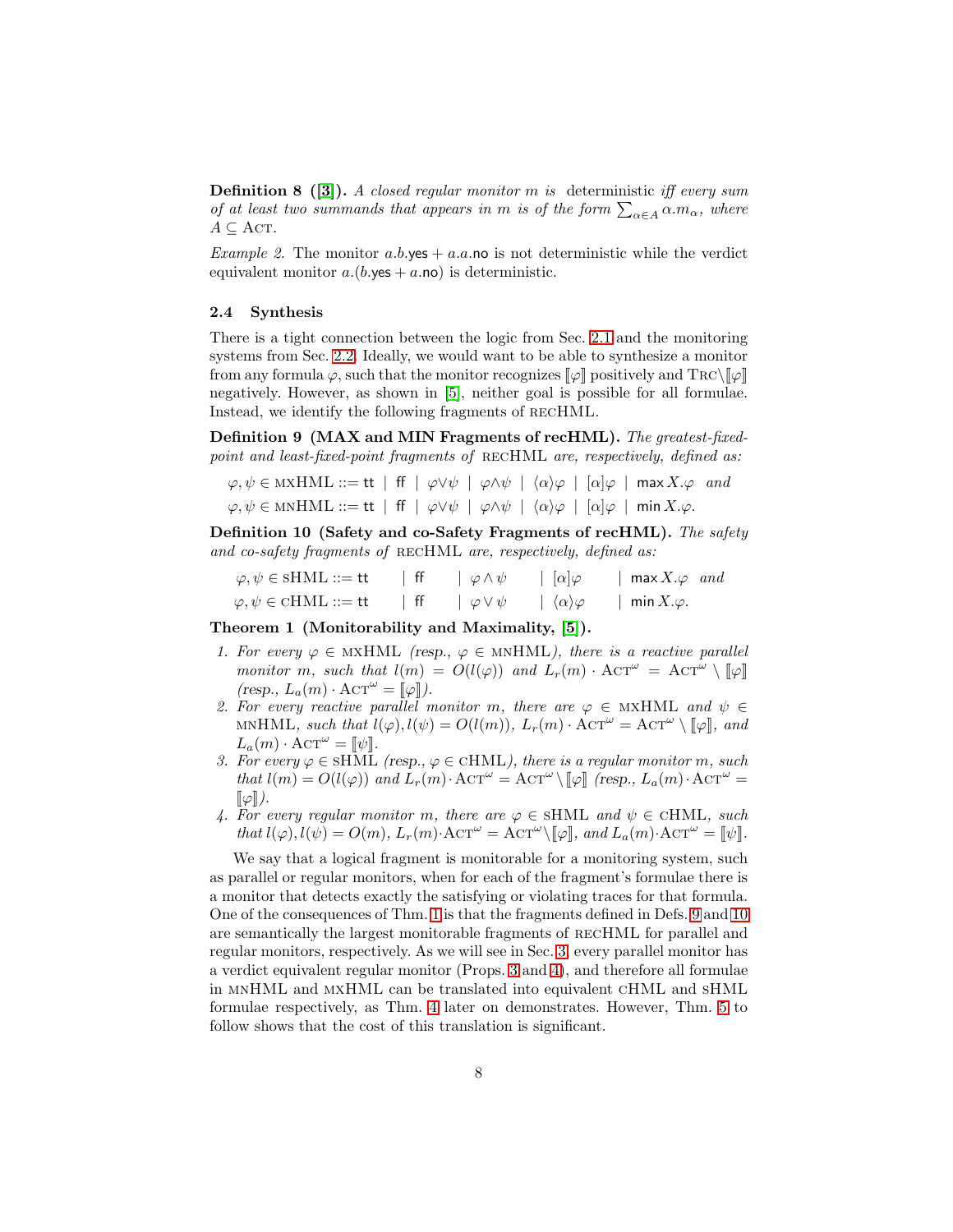## <span id="page-8-0"></span>3 Monitor Transformations: Upper Bounds

In this section we explain how to transform a parallel monitor into a regular or deterministic monitor, and what is the cost, in monitor size, of this transformation. The various relevant transformations, including some from [\[3\]](#page-15-7) and [\[9,](#page-15-9) [11\]](#page-15-10), are summarized in Fig. [3,](#page-8-2) where each edge is labelled with the best-known worstcase upper bounds for the cost of the corresponding transformation in Fig. [3](#page-8-2) (AFA abbreviates alternating finite automaton [\[9\]](#page-15-9)). As we see in [\[3,](#page-15-7) [4\]](#page-15-8) and in Sec. [4,](#page-9-0) these bounds cannot be improved significantly.



<span id="page-8-4"></span><span id="page-8-2"></span>Fig. 3. Monitor Transformations and Costs

**Proposition 1** ([\[5\]](#page-15-3)). For every reactive parallel monitor m, there are an alternating automaton that recognizes  $L_a(m)$  and one that recognises  $L_r(m)$ , with  $O(l(m))$  states.

Proof. The construction from [\[5,](#page-15-3) Proposition 3.6] gives an automaton that has the submonitors of  $m$  as states. The automaton's transition function corresponds to the semantics of the monitor. ⊓⊔

<span id="page-8-3"></span>Corollary 1 (Corollary 3.7 of [\[5\]](#page-15-3)) For every reactive and closed parallel monitor m, there are an NFA that recognises  $L_a(m)$  and an NFA that recognises  $L_r(m)$ , and each has at most  $2^{l(m)}$  states.

<span id="page-8-1"></span>Proposition 2. For every reactive and closed parallel monitor m, there exists a verdict equivalent regular monitor n such that  $l(n) = 2^{O(l(m) \cdot 2^{l(m)})}$ .

*Proof.* Let  $A_m^a$  be an NFA for  $L_a(m)$  with at most  $2^{l(m)}$  states, and let  $A_m^r$ be an NFA for  $L_r(m)$  with at most  $2^{l(m)}$  states, which exist by Cor. [1.](#page-8-3) From these NFAs, we can construct regular monitors  $m_R^a$  and  $m_R^r$ , such that  $m_R^a$  recognizes  $L_a(m)$  positively and  $m_R^r$  recognizes  $L_r(m)$  negatively, and  $l(m_R^a)$ ,  $l(m_R^r)$  =  $2^{O(l(m)\cdot 2^{l(m)})}$  [\[4,](#page-15-8) Theorem 2]. Therefore,  $m_R^a + m_R^r$  is regular and verdict equivalent to *m*, and  $l(m_R^a + m_R^r) = 2^{O(l(m) \cdot 2^{l(m)})}$ .

The constructions from [\[5\]](#page-15-3) include a determinization result, based on [\[3\]](#page-15-7).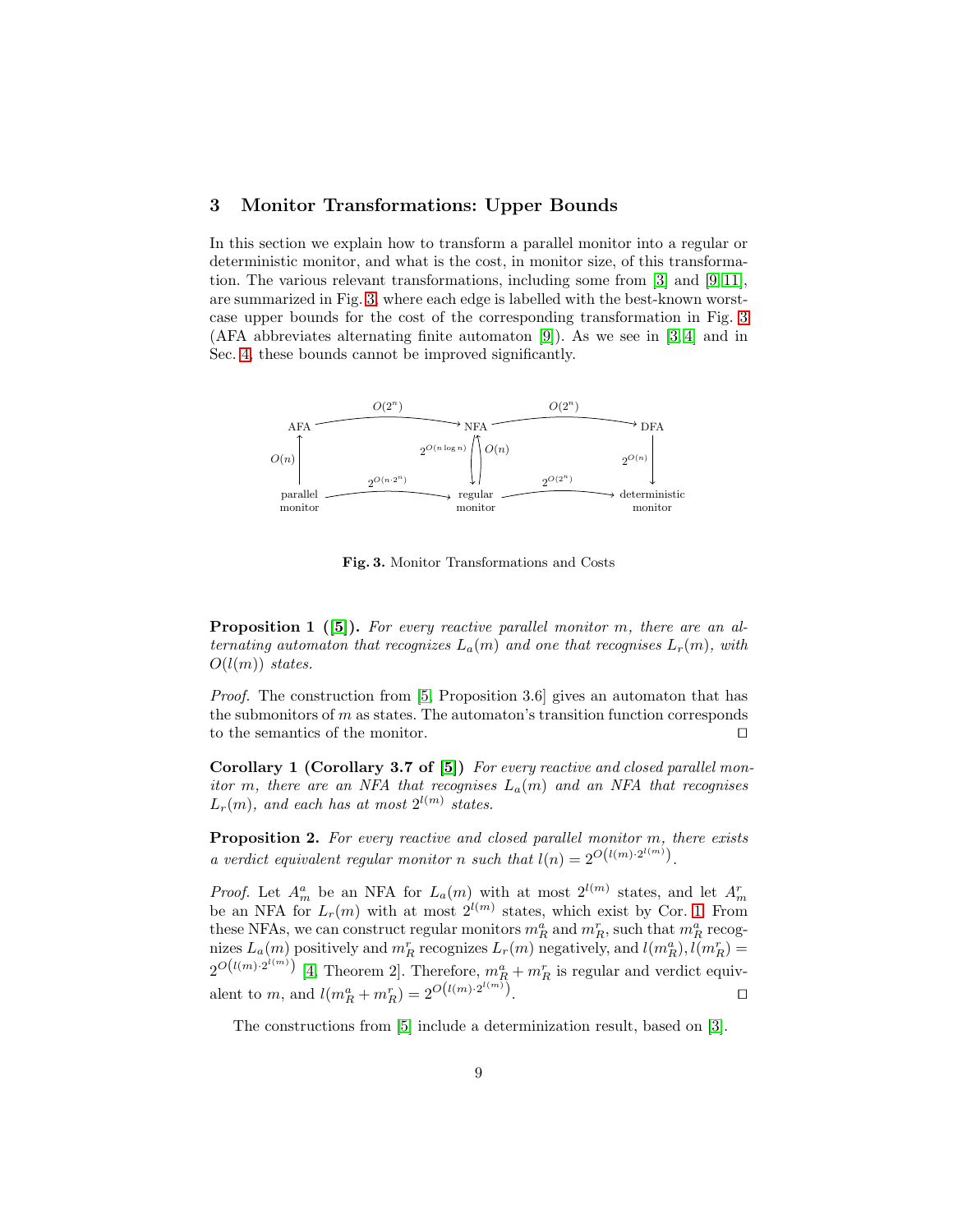Theorem 2 (Corollary 3 of [\[4\]](#page-15-8)). For every consistent closed regular monitor m, there is a deterministic monitor n such that  $n \simeq_v m$  and  $l(n) = 2^{2^{O(l(m))}}$ .

<span id="page-9-1"></span>Proposition 3 (Proposition 3.11 of [\[5\]](#page-15-3)). For every consistent reactive and closed parallel monitor m, there is a verdict equivalent deterministic regular monitor *n* such that  $l(n) = 2^{2^{2^{O(l(m)\cdot 2^{l(m)}})}}$ .

<span id="page-9-2"></span>However, the bound given by Prop. [3](#page-9-1) for the construction of deterministic regular monitors from parallel ones is not optimal, as we observe below.

Proposition 4. For every consistent reactive and closed parallel monitor m, there is a deterministic monitor n such that  $n \simeq_v m$  and  $l(n) = 2^{2^{2^{O(l(m))}}}$ .

In the following Sec. [4,](#page-9-0) we see that the upper bounds of Props. [2](#page-8-1) and [4](#page-9-2) are tight, even for monitors that can only accept or reject, and even when the constructed regular or deterministic monitor is only required to be  $\omega$ -verdict equivalent to the starting one, and not necessarily verdict equivalent, to the original parallel monitor. As we only need to focus on acceptance monitors, in the following we say that a monitor recognizes a language to mean that it recognizes the language positively.

## <span id="page-9-0"></span>4 Lower Bounds

We now prove that the transformations of Sec. [3](#page-8-0) are optimal, by establishing the corresponding lower bounds. To this end, we introduce a family of suffix-closed languages  $L_A^k \subseteq \{0, 1, e, \$\, \# \}^*$ . Each  $L_A^k$  is a variation of a language introduced in [\[9\]](#page-15-9) to prove the  $2^{2^{o(n)}}$  lower bound for the transformation from an alternating automaton to a deterministic one. In this section, we only need to consider closed monitors, and as such, all monitors are assumed to be closed.

A variation of the language that was introduced in [\[9\]](#page-15-9) is the following:

$$
L_V^k = \{u \# w \# v \$\text{w} \mid u, v \in \{0, 1, \#\}^*, \ w \in \{0, 1\}^k\}.
$$

An alternating automaton that recognizes  $L_V^k$  can nondeterministically skip to the first occurrence of  $w$  and then verify that, for every number  $i$  between  $0$ and  $k - 1$ , the *i*'th bit matches the *i*'th bit after the \$ symbol. This verification can be done using up to  $O(k)$  states, to count the position i of the bit that is checked. On the other hand, a DFA that recognizes  $L_V^k$  must remember all possible candidates for w that have appeared before \$, and hence requires  $2^{2^k}$ states. We can also conclude that any NFA for  $L_V^k$  must have at least  $2^k$  states, because a smaller NFA could be determinized to a smaller DFA.

A gap language For our purposes, we use a similar family  $L_A^k$  of suffix-closed languages, which are designed to be recognized by small parallel monitors, but such that each regular monitor recognizing  $L_A^k$  must be "large". We fix two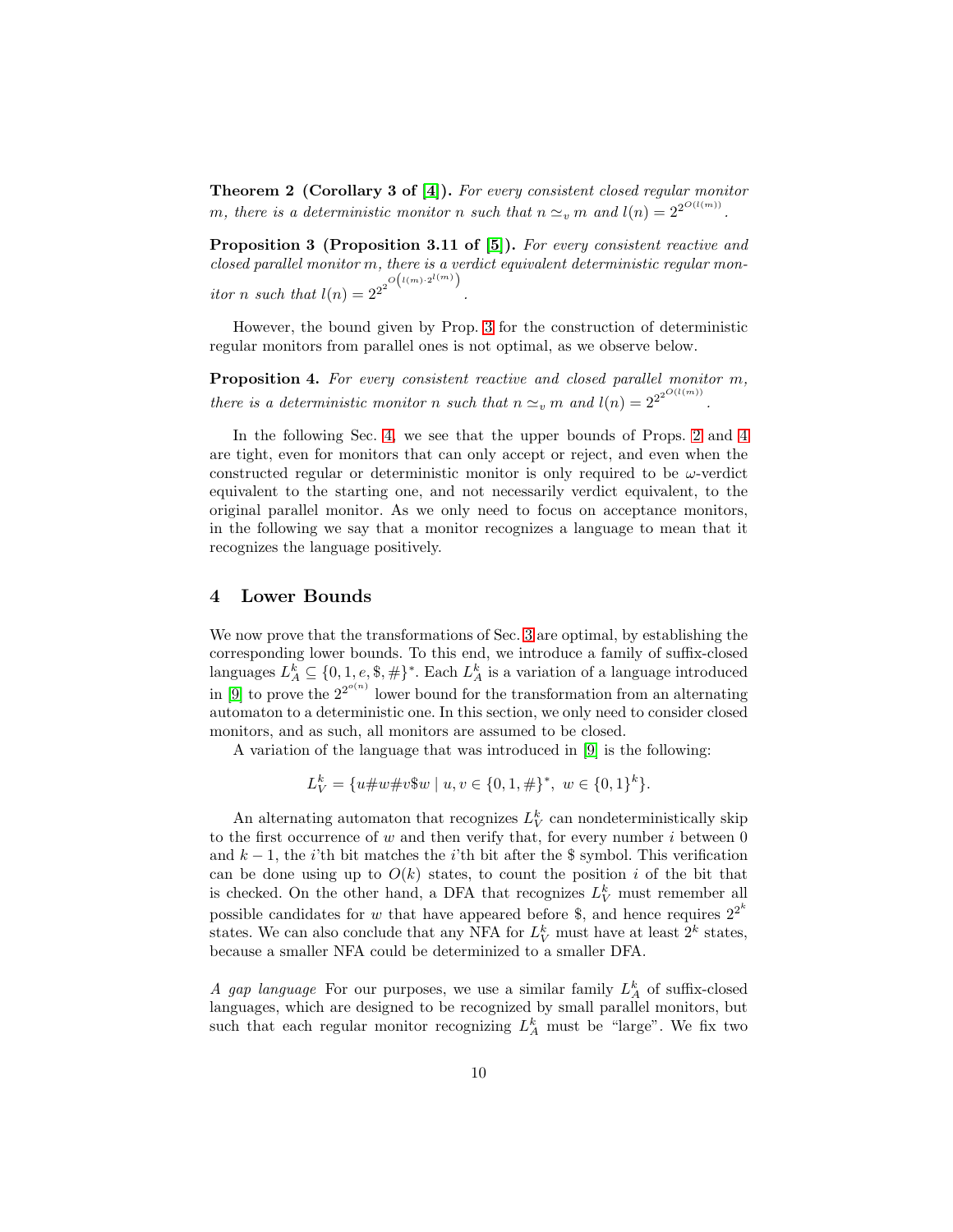numbers  $l, k \geq 0$ , such that  $k = 2^l$ . First, we observe that we can encode every string  $w \in \{0,1\}^k$  as a string  $a_1 \alpha_1 a_2 \alpha_2 \cdots a_k \alpha_k \in \{0,1\}^{(l+1)\cdot k}$ , where  $a_1 a_2 \cdots a_k$ is a permutation of  $\{0,1\}^l$  and, for all  $i, \alpha_i \in \{0,1\}$ . Then,  $a_i \alpha_i$  gives the information that, for j being the number with binary representation  $a_i$ , the j'th position of w holds bit  $\alpha_i$ . Let

$$
W = \left\{ a_1 \alpha_1 \cdots a_k \alpha_k \in \{0, 1\}^{(l+1) \cdot k} \mid \text{ for all } 1 \leq i \leq k, \ \alpha_i \in \{0, 1\} \text{ and } a_1 \cdots a_k \in \{0, 1\}^{l} \right\}.
$$

Let  $w, w' \in W$ , where  $w = a_1 \alpha_1 a_2 \alpha_2 \cdots a_k \alpha_k$  and  $w' = b_1 \beta_1 b_2 \beta_2 \cdots b_k \beta_k$ , and for  $1 \leq i \leq k$ ,  $a_i, b_i \in \{0,1\}^l$  and  $\alpha_i, \beta_i \in \{0,1\}$ . We define  $w \equiv w'$  to mean that for every  $i, j \leq k$ ,  $a_i = b_j$  implies  $\alpha_i = \beta_j$ . Let  $a = \alpha_0 \dots \alpha_{l-1} \in \{0, 1\}^l$ ; then,  $enc(a) = bin(0)\alpha_0 \dots bin(l-1)\alpha_{l-1}$  is the ordered encoding of a, where  $bin(i)$  is the binary encoding of i. Then,  $w \in W$  is called an encoding of a if  $w \equiv enc(a)$ .

Let  $\Sigma = \{0, 1, \#\}$  and  $\Sigma_{\$} = \Sigma \cup \{\$\}.$  Then,

$$
L_A^k = \{ u \# w \# v \ast u' \# w' \# \ast v' \mid u, v' \in \Sigma_{\mathbb{S}}^*, u', v \in \Sigma^*, w, w' \in W, \text{ and } w \equiv w' \}.
$$

In other words, a finite trace is in  $L_A^k$  exactly when it has a substring of the form  $\#w\#v\$ su' $\#w'\#$ \$, where w and w' are encodings of the same string and there is only one  $\frac{1}{2}$  between them. Intuitively,  $\#$  is there to delimit bit-strings that may be elements of  $W$ , and  $\$\$  delimits sequences of such bit-strings. So, the language asks if there are two such consecutive sequences where the last bit-string of the second sequence comes from W and matches an element from the first sequence. We observe that  $L_A^k$  is suffix-closed.

<span id="page-10-0"></span>**Lemma 5.**  $s \in L_A^k$  if and only if  $\forall t$ .  $st \in L_A^k \cdot \Sigma_s^{\omega}$ .

Conventions For the conclusions of Lem. [3](#page-5-0) to hold, monitors need to be reactive. However, a reactive monitor can have a larger syntactic description than an equivalent non-reactive one, e.g.,  $\alpha$  yes vs.  $\alpha$  yes +  $\beta$  end +  $\gamma$  end, when AcT =  $\{\alpha, \beta, \gamma\}$ . This last monitor is also verdict equivalent to  $\alpha$  yes + end. In what follows, for brevity and clarity, whenever we write a sum s of a monitor of the form  $\alpha$ .m, we will mean  $s + \text{end}$ , which is reactive, so it can be safely used with a parallel operator, and is verdict equivalent to s. We use set-notation for monitors: for  $A \subseteq \text{ACT}, A.m$  stands for  $\sum_{\alpha \in A} \alpha.m$  (or  $\sum_{\alpha \in A} \alpha.m$  + end under the above convention). Furthermore, we define  $\{0, 1\}^{0}.m = m$  and  $\{0, 1\}^{i+1}.m =$  $0.\{0,1\}^i.m+1.\{0,1\}^i.m.$  Notice that  $l(\{0,1\}^i.m)=2^i\cdot l(m)+5\cdot (2^i-1).$  We can also similarly define  $T.m$  for  $T \subseteq \{0,1\}^i$ .

Auxiliary monitors We start by defining auxiliary monitors. Given a (closed) monitor m, let

$$
skip_{\#}(m) := \text{rec } x.((0.x + 1.x + \# .x) \oplus \# .m),
$$
  
\n
$$
next_{\#}(m) := \text{rec } x.((0.x + 1.x + \# .m),
$$
  
\n
$$
next_{\$}(m) := \text{rec } x.((0.x + 1.x + \# .x + \$.m), \text{ and}
$$
  
\n
$$
skip last(m) := \text{rec } x.((0.x + 1.x + \# .x + \# .(m \otimes \text{rec } y.(0.y + 1.y + \# .\$.yes))).
$$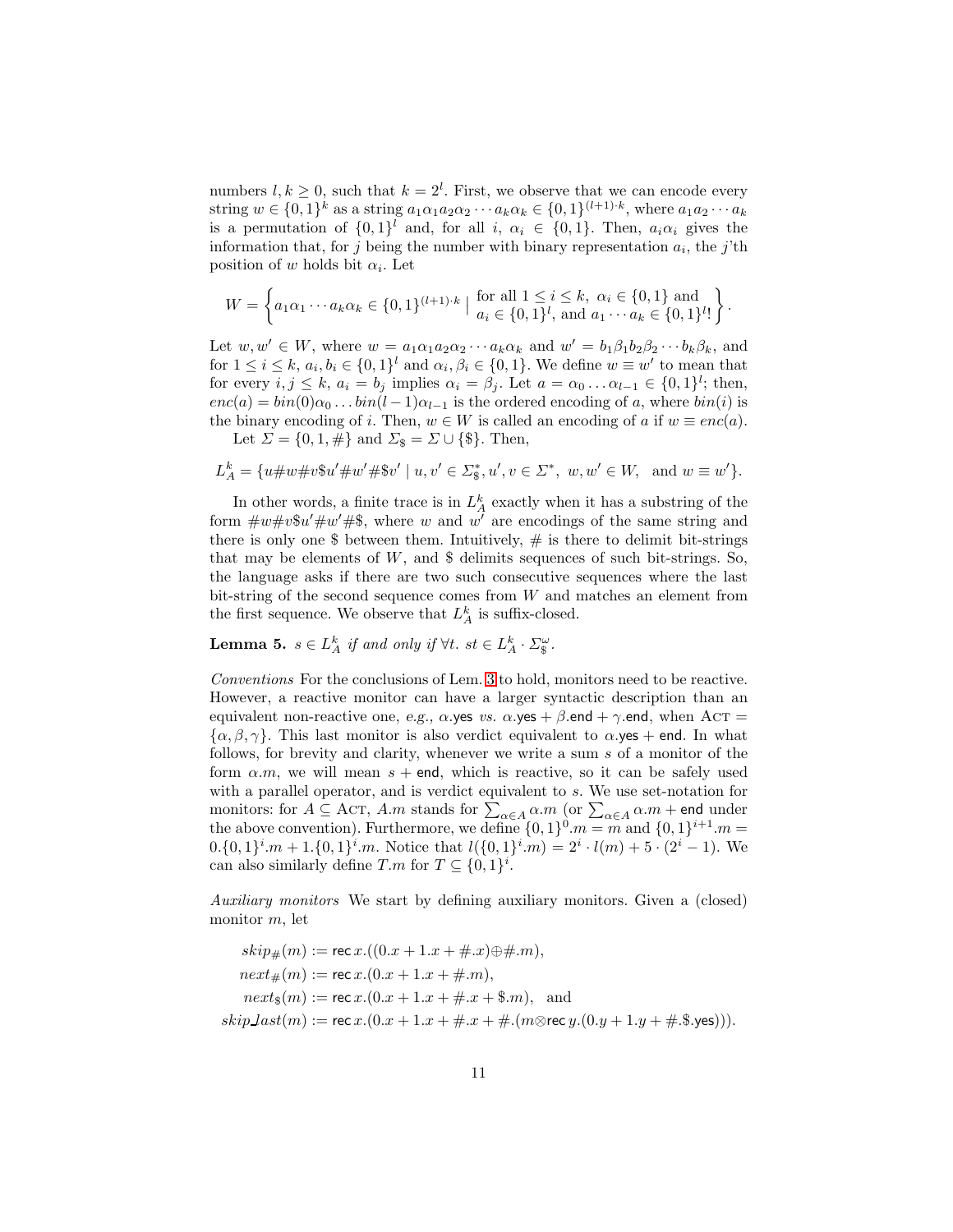These monitors read the trace until they reach a certain symbol, and then they activate submonitor m. We can think that  $skip_{\#}(m)$  nondeterministically skips to some occurrence of  $#$  that comes before the first occurrence of  $\pounds$ ;  $next_{\#}(m)$  and  $next_{\pounds}(m)$  respectively skip to the next occurrence of  $\#$  and  $\pounds$ ; and  $skip\_last(m)$  skips to the last occurrence of  $#$  before the next occurrence of  $#$ \$.

<span id="page-11-0"></span>**Lemma 6.**  $skip_{\#}(m)$  accepts g iff there are s and h, such that  $s\#h = g$ , m *accepts h*, *and s* ∈ {0, 1,  $#$ }<sup>\*</sup>.

The following lemmata are straightforward and explain how the remaining monitors defined above are used.

**Lemma 7.** next<sub>#</sub> $(m)$  accepts g iff there are s and h, such that s# $h = g$ , m accepts h, and  $s \in \{0,1\}^*$ .

**Lemma 8.** next<sub>s</sub> $(m)$  accepts g iff there are s and h, such that  $s\$ h = g, m  $accepts \, h, \, and \, s \in \{0, 1, \#\}^*.$ 

**Lemma 9.** skip last(m) accepts g iff there are s, r, and h, such that  $s\#r\#\$h =$ g, m accepts  $r \# \$h, r \in \{0,1\}^*,$  and  $s \in \{0,1,\#\}^*$ .

The following monitors help us ensure that a bit-string from  $\{0,1\}^{(l+1) \cdot k}$  is actually a member of W. Monitor all ensures that all bit positions appear in the bit-string;  $no\text{-}more(s)$  assures us that the bit position s does not appear any more in the remainder of the bit-string; and unique guarantees that each bit position appears at most once. Monitor perm combines these monitors together.

$$
all := \otimes \{ \text{rec } x. (\{0,1\}^{l+1}.x \oplus s.\{0,1\}.\text{yes}) \mid s \in \{0,1\}^l \};
$$

for  $s \in \{0,1\}^l$ ,

 $\emph{no\_more}(s) := \verb!rec"\,x.\,\big(\#\textrm{.yes} + (\{0,1\}^{l} \setminus \{s\}).\{0,1\}.x\big)\,;$ 

$$
unique := \text{rec } x. \left( \# \text{.yes} + \left( \{0, 1\}^{l+1} . x \otimes \sum_{s \in \{0, 1\}^l} s. \{0, 1\} . no\text{-}more(s) \right) \right); \text{ and}
$$

$$
perm := all \otimes unique.
$$

The purpose of perm is to ensure that a certain block of bits before the appearance of the  $\#$  symbol is a member of the set W: it accepts  $w\#$  exactly when w is a sequence of blocks of bits with length exactly  $l + 1$  (by unique) and for every  $a \in \{0,1\}^l$  there is some  $\alpha \in \{0,1\}$  such that  $a\alpha$  is one of these blocks (by all), and that for each such a only one block is of the form  $a\alpha'$  (by unique).

**Lemma 10.** perm accepts g iff  $w \#$  is a prefix of g, for some  $w \in W$ .

**Lemma 11.**  $l(perm) = O(k^2)$ .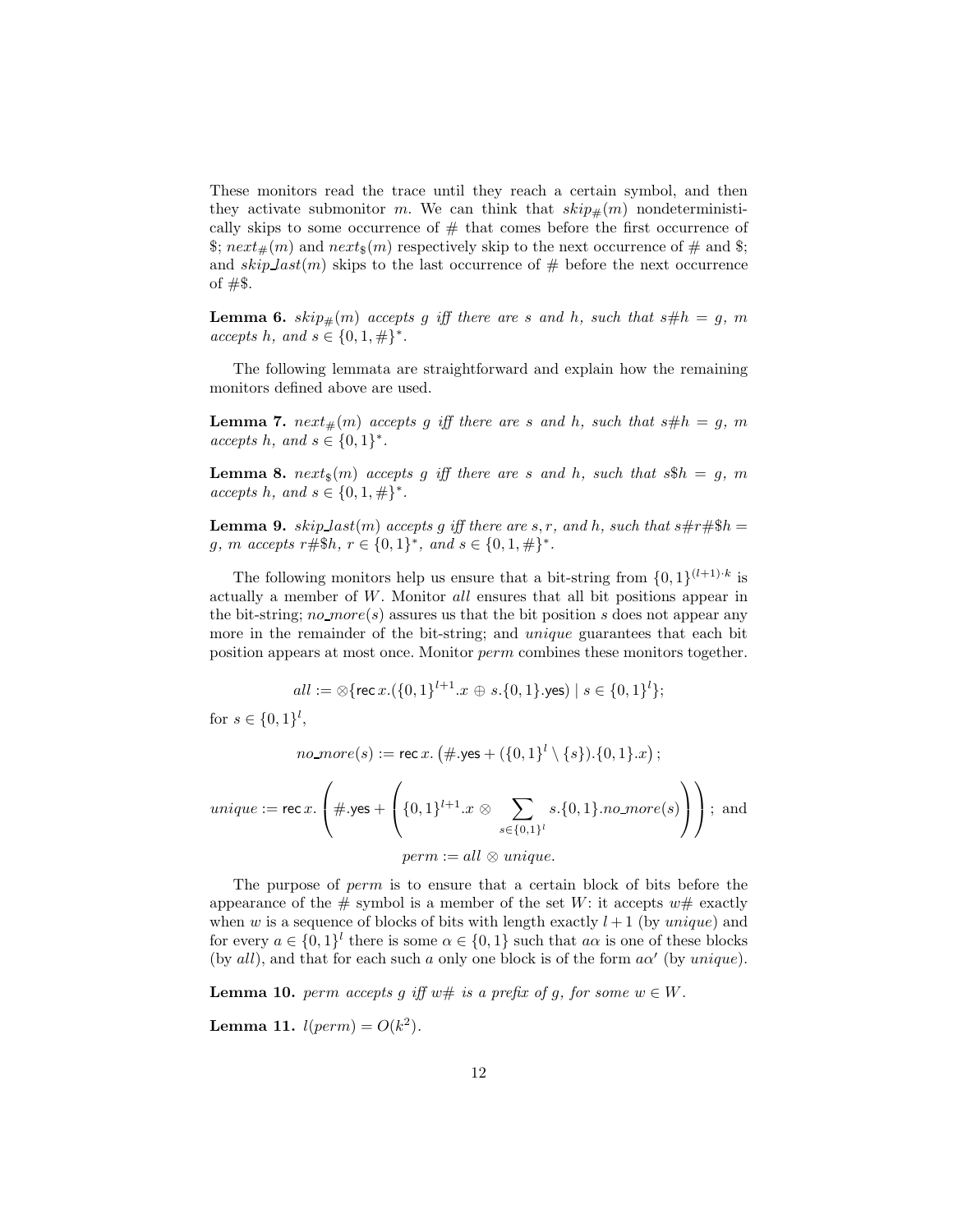Given a block s of  $l + 1$  bits, monitor  $find(s)$  accepts a sequence of blocks of  $l + 1$  bits w exactly when s is one of the blocks of w:

$$
find(s) := \mathsf{rec}\,x.(s.\mathsf{yes} + (\{0,1\}^{l+1} \setminus \{s\}).x).
$$

**Lemma 12.** For  $s \in \{0,1\}^{l+1}$ , find(s) accepts g if and only if there is some  $r \in (\{0,1\}^{l+1})^*$ , such that rs is a prefix of g.

For  $s \in \{0,1\}^{l+1}$ , match(s) ensures that right before the second occurrence of \$, there is a  $\#w\#$ , where  $w \in (\{0,1\}^{l+1})^+$  and s is a  $(l+1)$ -bit block in w.

$$
match(s) := next_*(skip\_last(find(s))).
$$

**Lemma 13.** For  $s \in \{0,1\}^{l+1}$ , match(s) accepts g if and only if there are  $r$ \$r' $\#w$ #\$h = g, such that  $r, r' \in \Sigma^*$ ,  $w \in \{0,1\}^*$ , and there is a prefix w's of w, such that  $w' \in (\{0,1\}^{l+1})^*$ .

Recognizing  $L_A^k$  with a parallel monitor We can now define a parallel acceptancemonitor of length  $O(k^2)$  that recognizes  $L_A^k$ . Monitor *matching* ensures that every one of the consecutive blocks of  $l + 1$  bits that follow, also appears in the block of bits that appears right before the occurrence of  $#$  that follows the next  $\text{\$}$  (and that there is no other  $\text{\$}$  between these  $\text{\$}$  and  $\text{\#}\text{\$}$ ). Therefore, if what follows from the current position in the trace and what appears right before that occurrence of #\$ are elements w, w' of W, matching ensures that  $w \equiv w$ . Then,  $m_A^k$  nondeterministically chooses an occurrence of  $\#$ , it verifies that the block of bits that follows is an element w of W that ends with  $\#$ , and that what follows is of the form  $v\mathcal{F}u' \# w' \# \mathcal{F}v'$ , where  $u', v \in \Sigma^*$ ,  $w' \in W$ , and  $w \equiv w'$ , which matches the description of  $L_A^k$ .

$$
matching := \mathsf{rec}\,x. \sum_{s \in \{0,1\}^{l+1}} s.(x \otimes match(s))
$$

$$
m_A^k := skip_\#(perm \otimes next_\$(skipLast(perm)) \otimes matching)
$$

<span id="page-12-1"></span>**Lemma 14.**  $m_A^k$  recognizes  $L_A^k$  and  $l(m_A^k) = O(k^2)$ .

Proof. The lemma follows from this section's previous lemmata and from counting the sizes of the various monitors that we have constructed. ⊓⊔

<span id="page-12-2"></span>**Lemma 15.** If m is a deterministic monitor that recognizes  $L_A^k \cdot \Sigma_{\S}^{\omega}$ , then

$$
|m| \ge \left( \left( 2^{2^{k-1}} - 1 \right)! \right)^2 = 2^{\Omega \left( 2^{2^{k-1} + k} \right)}.
$$

<span id="page-12-0"></span>Thm. [3](#page-12-0) gathers our conclusions about  $L_A^k$ .

**Theorem 3.** For every  $k > 0$ ,  $L_A^k$  is recognized by an alternating automaton of  $O(k^2)$  states and a parallel monitor of length  $O(k^2)$ , but by no DFA with  $2^{o(2^k)}$ states and no deterministic monitor of length  $2^{o(2^{2^{k-1}+k})}$ .  $L_A^k \cdot \Sigma_{\S}^{\omega}$  is recognized by a parallel monitor of length  $O(k^2)$ , but by no deterministic monitor of length  $2^{o(2^{2^{k-1}+k})}$ .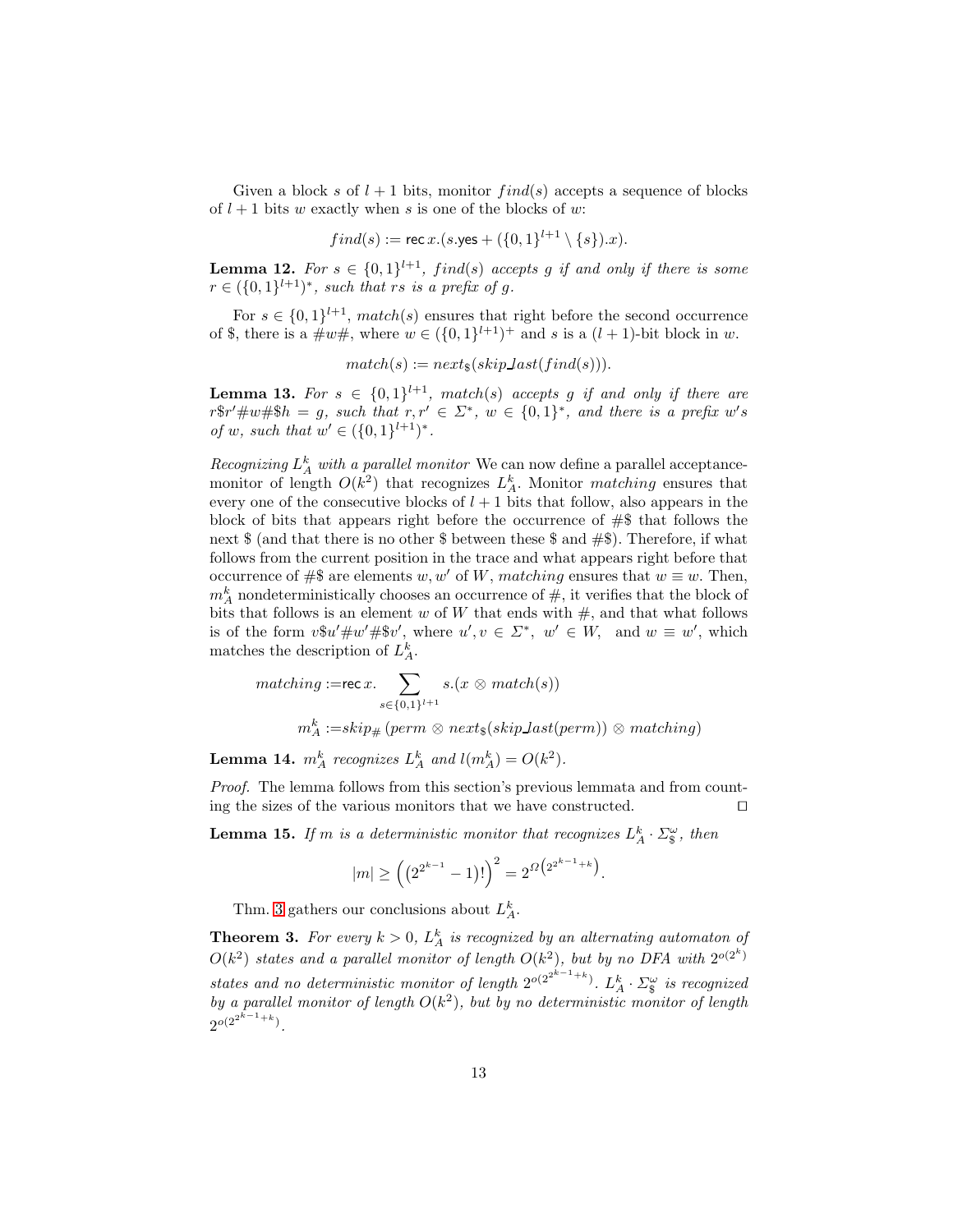*Proof.* Lem. [14](#page-12-1) informs us that there is a parallel monitor m of length  $O(k^2)$ that recognizes  $L_A^k$ . Therefore, it also recognizes  $L_A^k \cdot \Sigma_{\S}^{\omega}$  by Lem. [1.](#page-4-2) Prop. [1](#page-8-4) tells us that m can be turned into an alternating automaton with  $l(m) = O(k^2)$ states that recognizes  $L_A^k$ . Lem. [15](#page-12-2) yields that there is no deterministic monitor of length  $2^{o(2^{2^{k-1}+k})}$  that recognizes that language. From [\[4\]](#page-15-8), we know that if there were a DFA with  $2^{o(2^k)}$  states that recognizes  $L_A^k$ , then there would be a deterministic monitor of length  $2^{2^{o(2^k)}}$  that recognizes  $L_A^k$ , which, as we argued, cannot exist. ⊓⊔

Hardness for regular monitors Proposition [3](#page-12-0) does not guarantee that the  $2^{O(n \cdot 2^n)}$ upper bound for the transformation from a parallel monitor to a nondeterministic regular monitor is tight. To prove a tighter lower bound, let  $L_U^k$  be the language that includes all strings of the form  $\#w_1\#w_2\#\cdots\#w_n\$ <sup>w</sup> where for  $i=1,\ldots,n$ ,  $w_i \in W$ , and  $w \in \{0, 1, \#, \$\}^*$ , and for every  $i < n$ ,  $w_i$  encodes a string that is smaller than the string encoded by  $w_{i+1}$ , in the lexicographic order.

**Lemma 16.**  $s \in L_U^k$  if and only if  $\forall t$ .  $st \in L_U^k \cdot \Sigma_{\mathcal{S}}^{\omega}$ .

We describe how  $L_U^k$  can be recognized by a parallel monitor of size  $O(k^2)$ . The idea is that we need to compare the encodings of two consecutive blocks of  $l + 1$  bits. Furthermore, a string is smaller than another if there is a position in these strings, where the first string has the value 0 and the second 1, and for every position that comes before that position, the bits of the two strings are the same. We define the following monitors:

$$
smaller = \sum_{s \in \{0,1\}^l} \left( \bigotimes_{r
$$
last = \text{rec } x.(0.x + 1.x + \$.yes)
$$

$$
m_U = \text{rec } x.(next_{\#}(perm \otimes (last \oplus (smaller \otimes x))))
$$
$$

<span id="page-13-2"></span>**Proposition 5.**  $m_U$  recognizes  $L_U^k$  (and  $L_U^k \cdot \Sigma_{\S}^{\omega}$ ) and  $|m_U| = O(k^2)$ . Every regular monitor that recognizes  $L_U^k$  or  $L_U^k \cdot \Sigma_{\S}^{\omega}$  must be of length  $2^{\Omega(2^k)}$ .

## <span id="page-13-0"></span>5 Logical Consequences

We now turn our attention back from the two monitoring systems to the corresponding logical fragments. We observe that the bounds that we have proved in the previous sections also apply when we discuss formula translations. A version of Thm. [4](#page-13-1) was proven in [\[5\]](#page-15-3), but without complexity bounds.

<span id="page-13-1"></span>**Theorem 4.** For every  $\varphi \in \text{MNHML}$  (resp.,  $\varphi \in \text{MXHML}$ ), there is some  $\psi \in \text{cHML}$  (resp.,  $\psi \in \text{SHML}$ ), such that  $l(\psi) = 2^{O(l(m) \cdot 2^{l(m)})}$  and  $[\![\varphi]\!] = [\![\psi]\!]$ .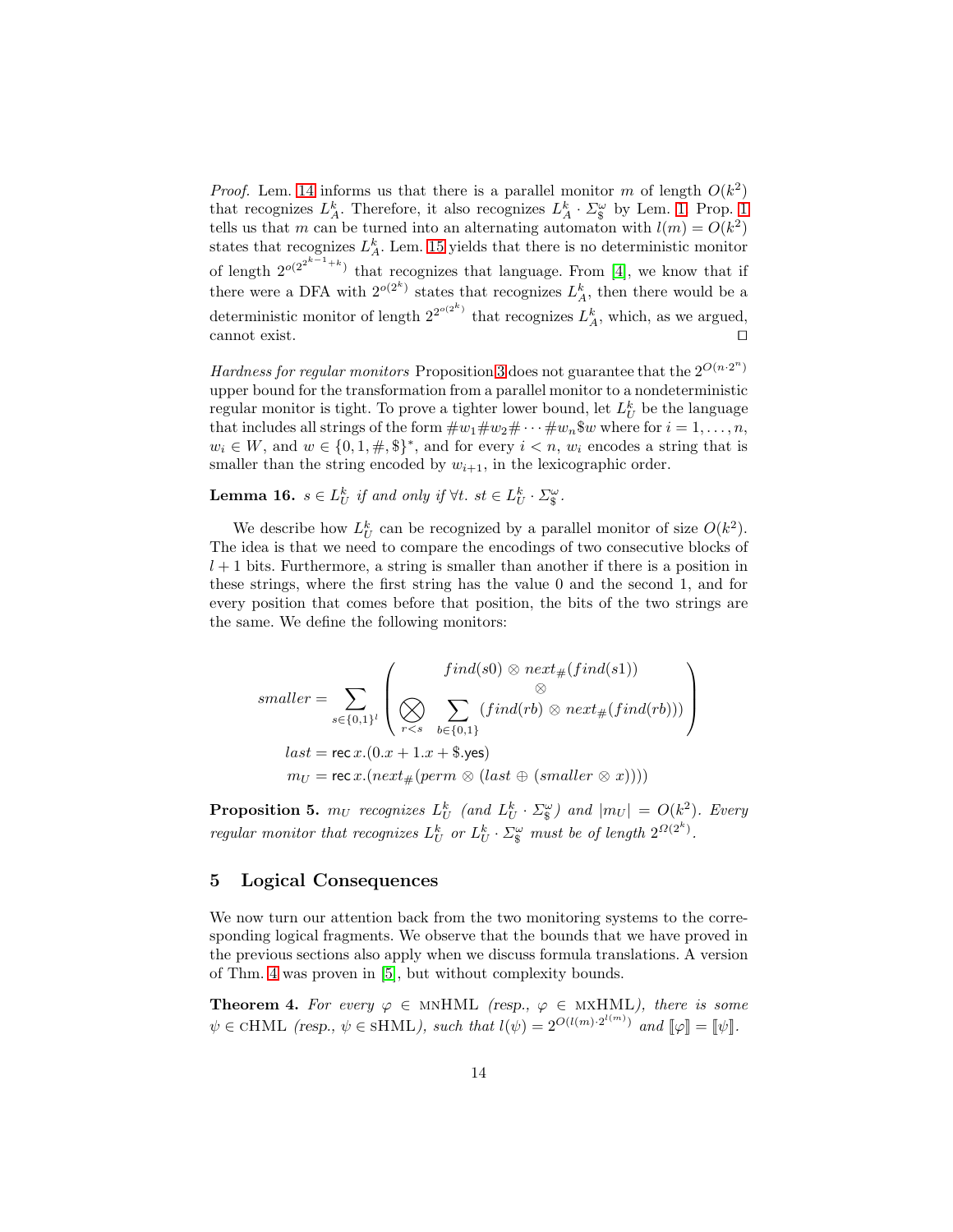*Proof.* We prove the case for  $\varphi \in \text{MNHML}$ , as the case for  $\varphi \in \text{MXHML}$  is similar. By Thm. [1,](#page-7-0) we know that there is a reactive parallel monitor  $m$ , such that  $L_a(m) \cdot \text{ACT}^{\omega} = [\![\varphi]\!]$  and  $l(m) = O(l(\varphi))$ . By Prop. [2,](#page-8-1) we know that there is a regular monitor *n*, such that  $L_a(n) = L_a(m)$  and  $l(n) = 2^{O(l(m) \cdot 2^{l(m)})}$ . We can then see that  $l(n) = 2^{O(l(\varphi) \cdot 2^{l(\varphi)})}$ . According to Thm. [1,](#page-7-0) there is a formula  $\psi \in \text{cHML}$ , such that  $\|\psi\| = L_a(n) \cdot \text{ACT}^{\omega} = L_a(m) \cdot \text{ACT}^{\omega} = \|\varphi\|$ , and  $l(\psi) = O(l(n))$ , yielding that  $l(\psi) = 2^{O(l(\varphi) \cdot 2^{l(\varphi)})}$ . ⊓⊔

The cost of the construction in the proof of Thm. [4](#page-13-1) is due to the regularization of the monitor. Our lower bounds — and specifically Prop.  $5$  — demonstrate that this construction is optimal, because a better construction of  $\psi$  from  $\varphi$ would lower the cost of regularization via the synthesis functions.

<span id="page-14-1"></span>**Theorem 5.** There is some  $\varphi \in MXHML$ , such that for every  $\psi \in SHML$ , if  $[\![\varphi]\!] = [\![\psi]\!]$ , then  $l(\psi) = 2^{\Omega\left(2^{\sqrt{l(\varphi)}}\right)}$ .

*Proof (Sketch)*. Otherwise, we could regularize  $m_U$  from Sec. [4](#page-9-0) more efficiently than Prop. [5](#page-13-2) allows, by first turning  $m_U$  to  $\varphi \in \text{MxHML}$ , then to  $\psi \in \text{SHML}$ , and finally to a regular monitor m. The full proof is in the appendix.  $□$ 

Remark 2. We observe that to prove Thm. [5,](#page-14-1) it was necessary to prove Prop. [5](#page-13-2) for regular monitors that are  $\omega$ -verdict equivalent, and not just verdict equivalent, to  $m_U$ . The reason is that, in the proof of Thm. [5,](#page-14-1) the monitor m that monitors for  $\psi$  is  $\omega$ -verdict equivalent to  $m_U$  and there is no guarantee that it is, in fact, verdict equivalent to  $m_U$ . □

Remark 3. In [\[3\]](#page-15-7), the authors define a deterministic fragment of sHML, which they then show to be equivalent to the full sHML. We can claim analogous bounds for translating formulae into this smaller fragment, using similar arguments to those used above. We omit a full exposition of this claim. ⊓⊔

## <span id="page-14-0"></span>6 Conclusion

We determined the cost of turning a parallel monitor into an equivalent regular, or deterministic, monitor. As a result, we saw that, over infinite traces, mxHML is doubly-exponentially more succinct than sHML.

Regular monitors were introduced in [\[12\]](#page-15-2) to monitor for sHML over processes. The cost of determinization of regular monitors was examined in [\[3,](#page-15-7) [4\]](#page-15-8). Aceto et al. in [\[6\]](#page-15-13) used a similar determinization process on formulae in the context of enforcement.

In [\[5\]](#page-15-3), we also synthesized *tight* monitors, which are monitors that reach a verdict as soon as they have analysed enough information from the trace, and not later. It is often important to reach a verdict as soon as possible, but it is also important to avoid burdening a monitored system with a very large monitor. Therefore, it would also be of interest to determine how much it costs to turn a parallel or regular monitor into a verdict-equivalent tight monitor. This is a topic that we leave for future work.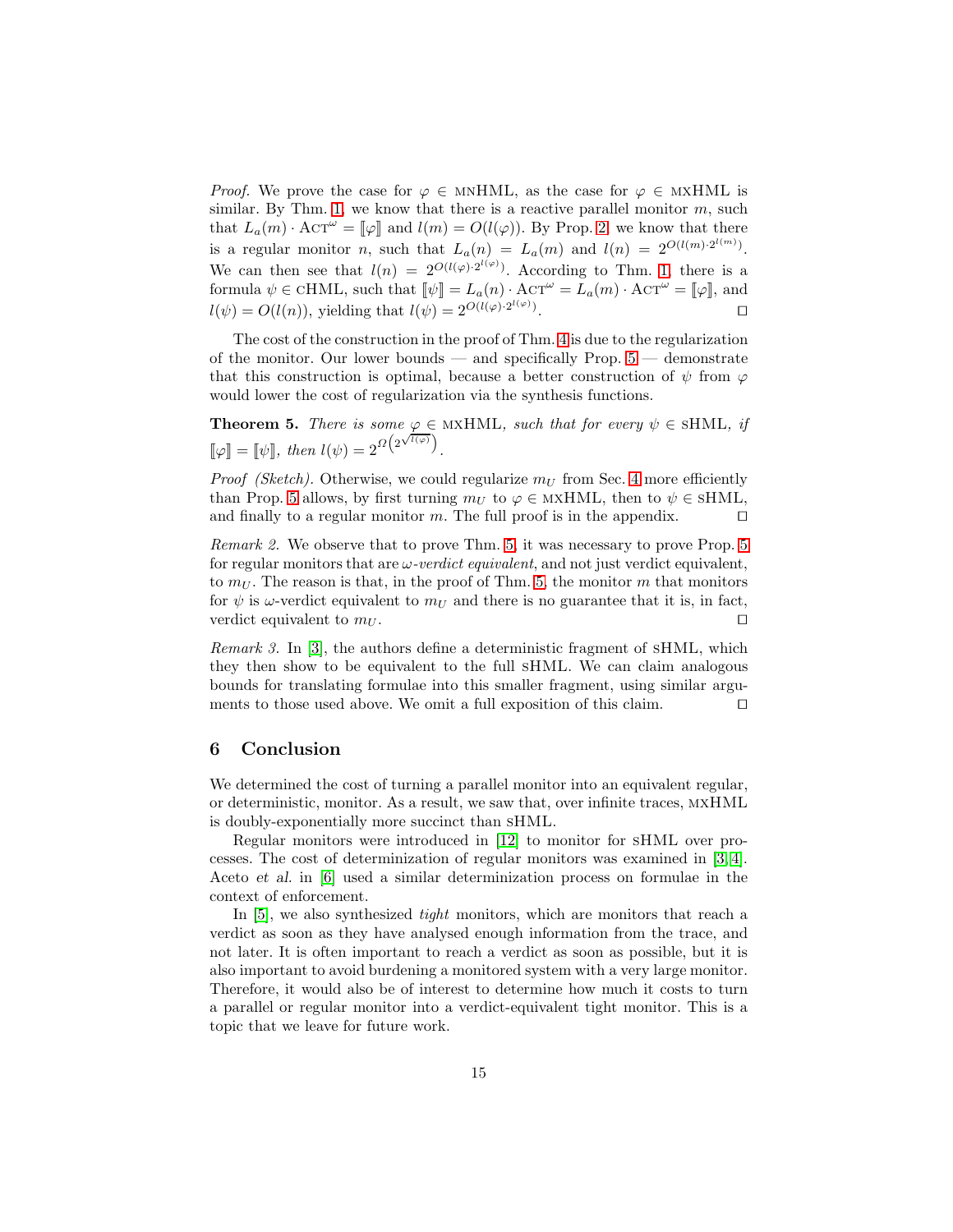## <span id="page-15-12"></span>References

- 1. Luca Aceto, Antonis Achilleos, Adrian Francalanza, Anna Inglfsdttir, and Karoliina Lehtinen. Adventures in monitorability: From branching to linear time and back again. CoRR, abs/1902.00435, 2019.
- <span id="page-15-1"></span>2. Luca Aceto, Antonis Achilleos, Adrian Francalanza, and Anna Ingólfsdóttir. Monitoring for silent actions. In Satya Lokam and R. Ramanujam, editors, FSTTCS, volume 93 of LIPIcs, pages 7:1–7:14, Dagstuhl, Germany, 2017. Schloss Dagstuhl– Leibniz-Zentrum fuer Informatik.
- <span id="page-15-7"></span>3. Luca Aceto, Antonis Achilleos, Adrian Francalanza, Anna Ingólfsdóttir, and Sævar Orn Kjartansson. Determinizing monitors for HML with recursion.  $CoRR$ , abs/1611.10212, 2016.
- <span id="page-15-8"></span>4. Luca Aceto, Antonis Achilleos, Adrian Francalanza, Anna Ingólfsdóttir, and Sævar Örn Kjartansson. On the complexity of determinizing monitors. In Arnaud Carayol and Cyril Nicaud, editors, Implementation and Application of Automata - 22nd International Conference, CIAA 2017, volume 10329 of Lecture Notes in Computer Science, pages 1–13. Springer, 2017.
- <span id="page-15-3"></span>5. Luca Aceto, Antonis Achilleos, Adrian Francalanza, Anna Ingólfsdóttir, and Karoliina Lehtinen. Adventures in monitorability: From branching to linear time and back again. Proceedings of the ACM on Programming Languages, 3(POPL):52:1–52:29, 2019.
- <span id="page-15-13"></span>6. Luca Aceto, Ian Cassar, Adrian Francalanza, and Anna Ingólfsdóttir. On Runtime Enforcement via Suppressions. In Sven Schewe and Lijun Zhang, editors, 29th International Conference on Concurrency Theory (CONCUR 2018), volume 118 of Leibniz International Proceedings in Informatics (LIPIcs), pages 34:1–34:17, Dagstuhl, Germany, 2018. Schloss Dagstuhl–Leibniz-Zentrum fuer Informatik.
- <span id="page-15-11"></span>7. Luca Aceto, Anna Ingólfsdóttir, Kim Guldstrand Larsen, and Jiri Srba. Reactive Systems: Modelling, Specification and Verification. Cambridge Univ. Press, New York, NY, USA, 2007.
- <span id="page-15-4"></span>8. Andreas Bauer, Martin Leucker, and Christian Schallhart. Runtime verification for LTL and TLTL. ACM Transactions on Software Engineering and Methodology, 20(4):14, 2011.
- <span id="page-15-9"></span>9. Ashok K. Chandra, Dexter C. Kozen, and Larry J. Stockmeyer. Alternation. Journal of the ACM, 28(1):114–133, jan 1981.
- <span id="page-15-5"></span>10. Yliès Falcone, Jean-Claude Fernandez, and Laurent Mounier. What can you verify and enforce at runtime? International Journal on Software Tools for Technology Transfer, 14(3):349–382, Jun 2012.
- <span id="page-15-10"></span>11. A. Fellah, H. Jrgensen, and S. Yu. Constructions for alternating finite automata∗. International Journal of Computer Mathematics, 35(1-4):117–132, jan 1990.
- <span id="page-15-2"></span>12. Adrian Francalanza, Luca Aceto, and Anna Ingólfsdóttir. Monitorability for the Hennessy-Milner logic with recursion. Formal Methods in System Design, 51(1):87– 116, 2017.
- <span id="page-15-0"></span>13. Kim G. Larsen. Proof Systems for Satisfiability in Hennessy-Milner Logic with recursion. Theoretical Computer Science, 72(2):265 – 288, 1990.
- <span id="page-15-6"></span>14. Amir Pnueli and Aleksandr Zaks. PSL model checking and run-time verification via testers. In Jayadev Misra, Tobias Nipkow, and Emil Sekerinski, editors, FM 2006: Formal Methods, 14th International Symposium on Formal Methods, volume 4085 of Lecture Notes in Computer Science, pages 573–586. Springer, 2006.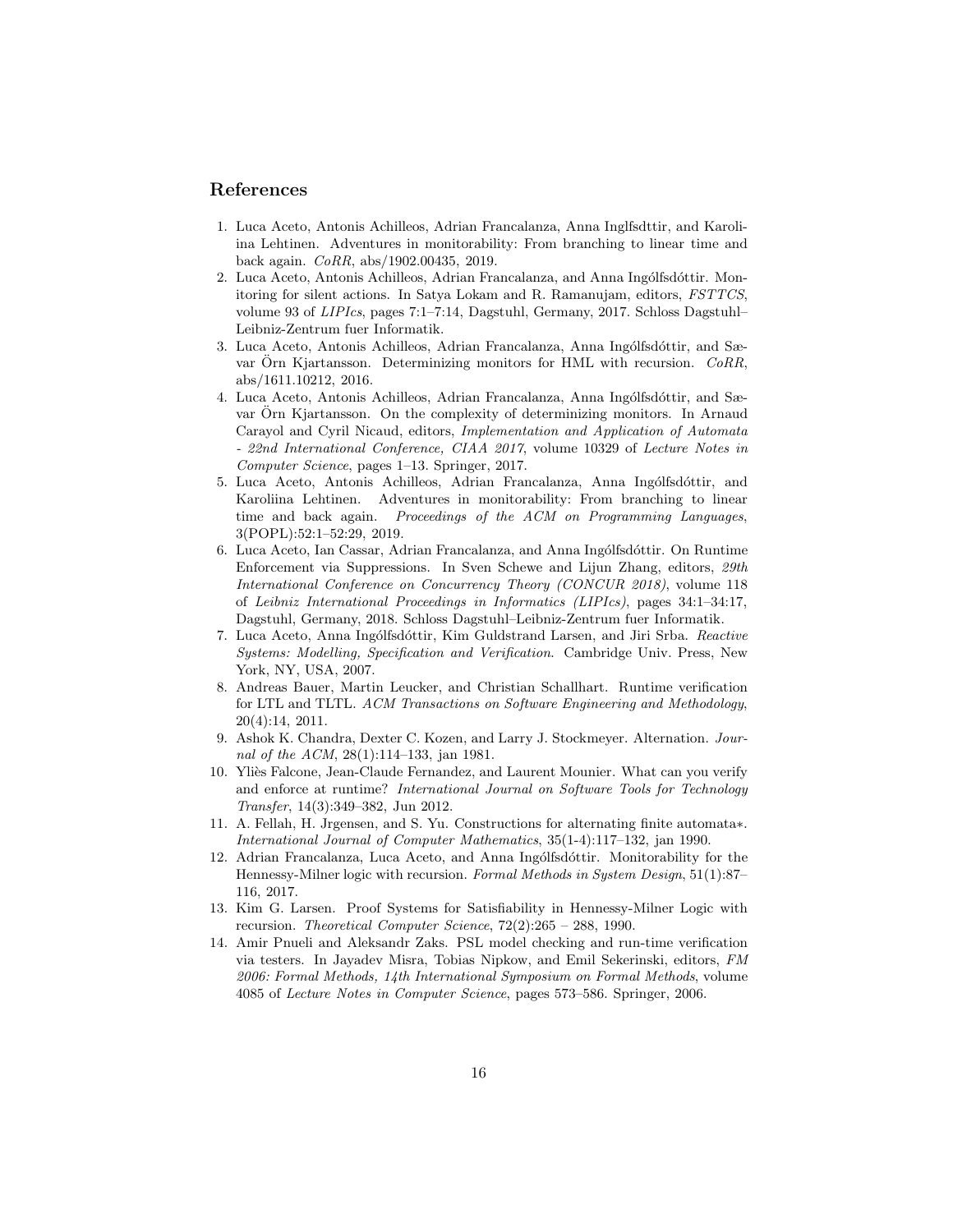# Appendix

This appendix gathers the omitted proofs from the main text of this paper.

### Omitted Proofs from Sec. [3](#page-8-0)

Proof (of Cor. [1\)](#page-8-3). The alternating automaton that is constructed in the proof of Prop. [1](#page-8-4) has at most as many states as there are submonitors in  $m$  which, in turn, are no more than  $l(m)$ . To conclude, every alternating automaton with k states can be converted into an NFA with at most  $2^k$  states that recognises the same language [\[9,](#page-15-9) [11\]](#page-15-10).  $□$ 

<span id="page-16-0"></span>The following technical lemmata help in proving the improved upper bound in Prop. [4.](#page-9-2)

**Lemma 17.** Let  $m$  be a regular monitor and  $n$  a submonitor of  $m$ , such that n is a sum of  $\alpha$ .yes and of  $\beta$ .yes. Then, there is some  $s \in \text{ACT}^*$ , such that m accepts both s $\alpha$  and s $\beta$ .

*Proof.* By straightforward induction on the construction of m from n.  $□$ 

Remark 4. Monitor  $m_{\tau}$  from Remark [1](#page-4-0) demonstrates that Lem. [17](#page-16-0) does not hold for parallel monitors, and so does  $n \otimes (a \cdot yes + b \cdot yes)$ . □

<span id="page-16-1"></span>**Lemma 18.** Let  $m$  be a closed regular monitor that does not have any submonitor of the form rec x yes, and let m' be a submonitor of m. If  $m' \Rightarrow$  yes, then  $m' =$  yes.

*Proof.* If  $m' \Rightarrow$  yes, then  $m' \stackrel{\tau}{\longrightarrow}^k$  yes for some  $k \geq 0$ . We prove that if  $k > 0$ , then rec x yes is a submonitor of m. If  $k = 1$ , then m' is a sum of rec x yes, and so rec x.yes is a submonitor of m', and therefore of m. If  $m' \stackrel{\tau}{\longrightarrow} n$  and  $n \stackrel{\tau}{\longrightarrow} k^{-1}$  yes, then by Lem. [2,](#page-4-1) *n* is a submonitor of *m*, so rec x, yes is a submonitor of *n* by induction, and therefore of m.  $□$ 

*Proof (of Prop. [4\)](#page-9-2).* We recall that, in the proof of Prop. [3](#page-9-1) given in [\[5\]](#page-15-3), the construction starts from a consistent reactive parallel monitor  $m$  and turns it into two NFAs  $A_a$  and  $A_r$ , such that  $L(A_a) = L_a(m)$ ,  $L(A_r) = L_r(m)$ , and the number of states in  $A_a$  and in  $A_r$  is at most  $2^{O(l(m))}$  (Cor. [1\)](#page-8-3). Then, these automata can be turned into regular monitors  $m_a$  and  $m_r$ , and we can conclude by determinizing  $m_R^a + m_R^r$ . To improve the upper bound for the construction, we determinize starting from the NFAs. Let  $A_a = (Q_a, \text{ACT}, \delta_a, q_0^a, F_a)$  and  $A_r = (Q_r, \text{ACT}, \delta_r, q_0^r, F_r).$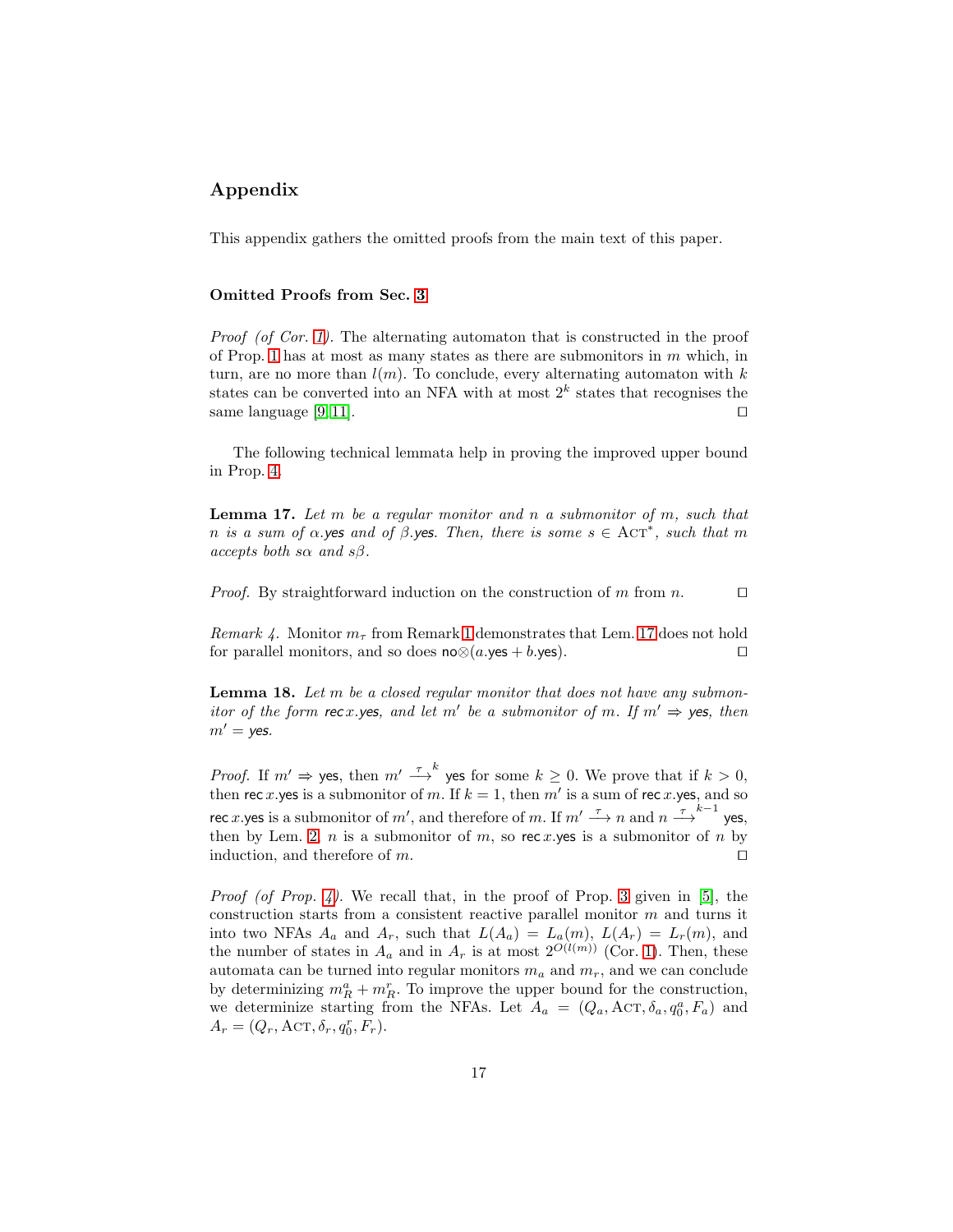We first construct a new NFA<sup>[5](#page-17-0)</sup>,  $N = (Q, \text{ACT} \cup \{ \heartsuit, \spadesuit, \varepsilon \}, \delta, q_0, F)$ , such that:  $Q = \{q_0, f\} \sqcup Q_a \sqcup Q_r$ , where  $\sqcup$  stands for disjoint union;  $F = \{f\}$ ; and

$$
\delta(q,\alpha) = \begin{cases}\n\{q_0^a, q_0^r\} & \text{for } q = q_0, \ \alpha = \varepsilon, \\
\delta_o(q,\alpha) & \text{for } q \in Q_o, \ \alpha \in \text{ACT} \cup \{\varepsilon\}, \ o \in \{a, r\}, \\
\{f\} & \text{for } q \in F_a, \ \alpha = \heartsuit, \\
\{f\} & \text{for } q \in F_r, \ \alpha = \spadesuit, \\
\{f\} & \text{for } q = f, \\
\emptyset & \text{otherwise.}\n\end{cases}
$$

It is not hard to see that the set of minimal traces in  $L(N)$ , with respect to the prefix order, is  $\min L(N) = L(A_a) \cdot {\emptyset} \cup L(A_r) \cdot {\spadesuit}.$ 

From  $[4,$  Theorem 2, there is a deterministic (closed) monitor  $n'$ , such that  $L_a(n') = L(N)$  and  $l(n') = 2^{2^{O(|Q|)}} = 2^{2^{O(l(m))}}$ . We observe that there cannot be a submonitor of  $n'$  that is a sum both of  $\heartsuit$ .yes and of  $\spadesuit$ .yes — otherwise, by Lem. [17,](#page-16-0)  $L_a(m) \cap L_r(m) \neq \emptyset$ , which is a contradiction, because m is consistent. We further assume that  $n'$  has no submonitors of the form rec x, yes, rec x, no, as these can be replaced by yes and no, respectively, yielding an equivalent monitor. Let *n* be the result of replacing in  $n'$  all maximal sums of  $\heartsuit$ .yes by yes and of  $\spadesuit$  yes by no. In particular, there are monitor variables  $x_1, \ldots, x_k, y_1, \ldots, y_l$  that do not appear in  $n'$  and an open monitor  $n_o(x_1, \ldots, x_k, y_1, \ldots, y_l)$ , such that  $n' = n_o(s_1, \ldots, s_k, s'_1, \ldots, s'_l)$ , where  $s_1, \ldots, s_k$  are (all the occurrences of) sums of  $\heartsuit$ .yes in  $n'$ ,  $s'_1, \ldots, s'_l$  are (all the occurrences of) sums of  $\spadesuit$ .yes in  $n'$ , and  $n = n_o(\text{yes}, \dots, \text{yes}).$  We prove that  $\min L_a(n') = L_a(n) \cdot {\emptyset} \cup L_r(n) \cdot {\emptyset}.$ 

Let  $w \in \min L_a(n')$ . Because  $L_a(n') = L(N)$ , we know that  $w \in L(N)$ , and therefore  $w \in L(A_a) \cdot {\emptyset} \cup L(A_r) \cdot {\{\spadesuit\}}$ . So, it is either the case that  $w = w' \heartsuit$  for  $w' \in L_a(A_a)$ , or that  $w = w' \spadesuit$  for  $w' \in L_a(A_a)$  — w.l.o.g. we assume the first case. Therefore,  $n' \stackrel{w' \heartsuit}{\Longrightarrow}$  yes and since  $w \in \min L_a(n'), n' \stackrel{w'}{\Longrightarrow}$ yes. We demonstrate that  $n \stackrel{w'}{\Longrightarrow}$  yes. Specifically, we prove by induction on an arbitrary submonitor  $n'_{o} = n'_{o}(x_1, \ldots, x_k, y_1, \ldots, y_l)$  of  $n_{o}(x_1, \ldots, x_k, y_1, \ldots, y_l)$ that if  $n_s = n'_o(s_1, \ldots, s_k, s'_1, \ldots, s'_l) \xrightarrow{w' \heartsuit}$  yes and  $n_s \xrightarrow{w'_j}$  yes for some  $w' \in$ Ac $T^*$ , then  $n_y = n'_o(\text{yes}, \dots, \text{yes}) \stackrel{w'}{\Longrightarrow} \text{yes}.$ 

- The base cases are:  $n'_{o}$  is a verdict, which is immediate, because the claim's assumptions cannot both hold; or  $n'_o = x_i$ , in which case  $n_y$  = yes.
- If for some  $\alpha \in \textbf{Act} \cup \{\heartsuit, \spadesuit\}, n_o' = \alpha.n''$  and  $n_s \xrightarrow{w' \heartsuit}$  yes and  $n_s \xrightarrow{w'_j}$  yes, then there are two cases. In the first case,  $\alpha = \heartsuit$ . Then, as  $w' \in \text{ACT}^*$ , we have that  $w' = \varepsilon$ , so  $n''(s_1, \ldots, s_k, s'_1, \ldots, s'_l) \Rightarrow$  yes, and by Lem. [18](#page-16-1)  $(n_s \text{ is a})$ submonitor of  $n'$ ),  $n''(s_1, \ldots, s_k, s'_1, \ldots, s'_l) =$  yes, and therefore  $n'_o = \heartsuit$ .yes, which contradicts our definitions. Otherwise, for  $\alpha \neq \heartsuit$ ,  $w' = \alpha w''$ , and  $n''(s_1,\ldots,s_k,s_1',\ldots,s_l') \stackrel{w'' \heartsuit}{\Longrightarrow}$  yes and  $n''(s_1,\ldots,s_k,s_1',\ldots,s_l') \stackrel{w''_l}{\Longrightarrow}$  yes. By the inductive hypothesis,  $n''$  (yes, ..., yes)  $\stackrel{w''}{\Longrightarrow}$  yes, and therefore  $n_y \stackrel{w'}{\Longrightarrow}$  yes.

<span id="page-17-0"></span><sup>&</sup>lt;sup>5</sup> For clarity, the construction of the NFA N makes a mild use of  $\varepsilon$ -transitions.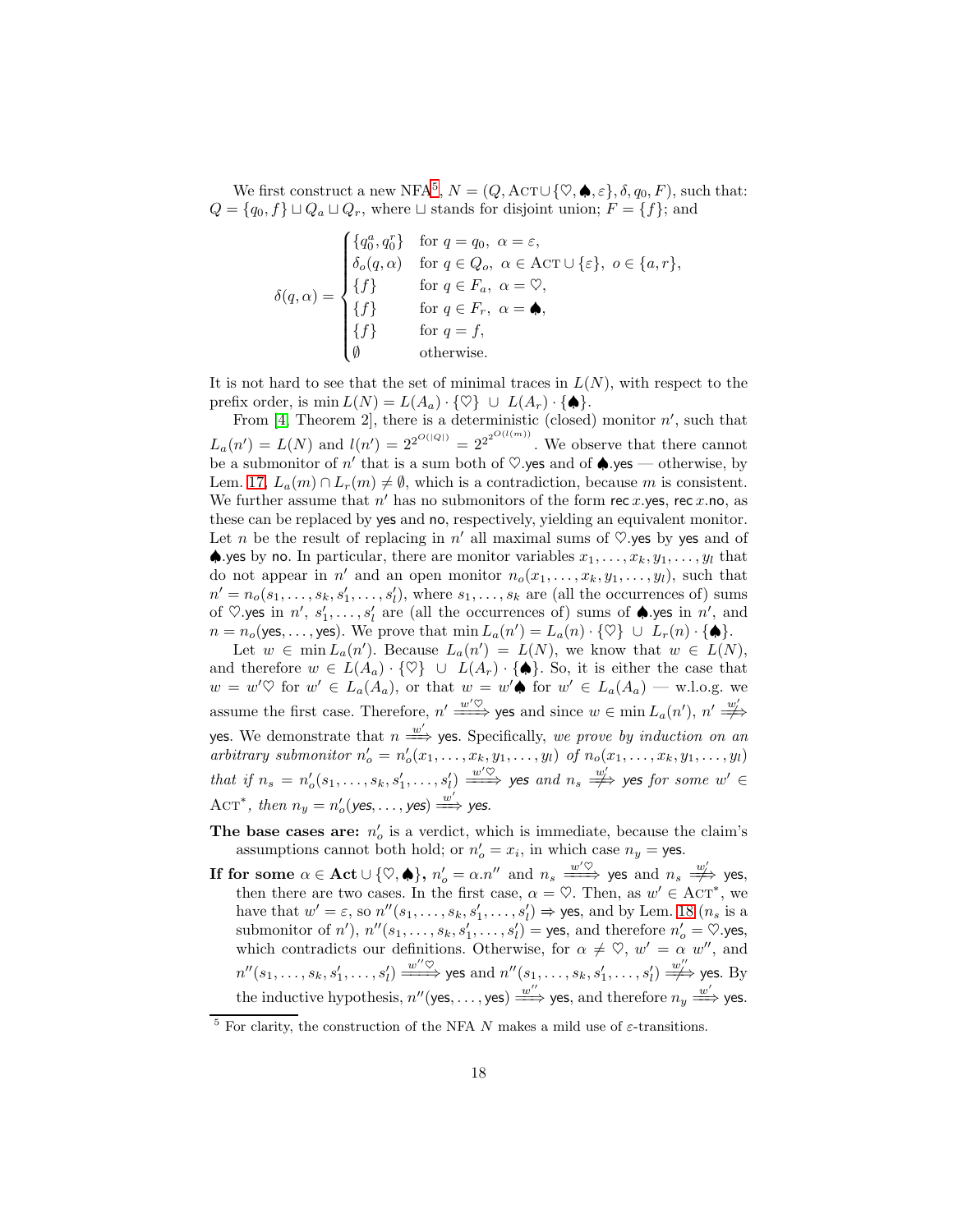- If  $n'_o = n_1 + n_2$  and  $n_s \stackrel{w' \heartsuit}{\Longrightarrow}$  yes and  $n_s \stackrel{w'}{\Longrightarrow}$  yes, then we know that  $n_s$  is not a sum of  $\heartsuit$ .yes. Therefore, w.l.o.g.  $n_1(s_1,\ldots,s_k,s'_1,\ldots,s'_l) \stackrel{w' \heartsuit}{\Longrightarrow}$  yes and  $n_1(s_1,\ldots,s_k,s'_1,\ldots,s'_l) \stackrel{w'_j}{\Longrightarrow}$  yes, and we are done by the inductive hypothesis.
- **The case for**  $n'_o = \text{rec } x.n''$  is more straightforward, as  $n'_o$  and  $n''$  have the same weak transitions.

We now prove that if  $w \in L_a(n) \cdot {\emptyset} \cup L_r(n) \cdot {\spadesuit},$  then  $w \in \min L_a(n')$ . Let  $w \in L_a(n) \cdot {\emptyset}$  (the case for  $w \in L_r(n) \cdot {\{\bigoplus\}}$  is symmetric). Then there is a  $w' \in L_a(n)$ , such that  $w = w' \, \heartsuit$ . Let  $w''$  be the shortest prefix of  $w'$ , such that  $w'' \in L_a(n)$ . We observe that if  $w'' \mathcal{Q} \in \min L_a(n')$ , then  $w'' \mathcal{Q} \in$  $\min L(N)$ , and therefore  $w'' \in L(A_a)$ , yielding that  $w' \in L(A_a)$ , because  $A_a$ is suffix-closed (by verdict-persistence, Lem. [1\)](#page-4-2), and therefore  $w = w' \mathcal{Q} \in$  $\min L_a(n')$ . Furthermore, if  $w'' \otimes \in L_a(n')$ , we can see that  $w'' \otimes \in \min L_a(n')$ , as  $w'' \in \text{ACT}^*$ . Thus, it suffices to prove that  $w'' \mathcal{Q} \in L_a(n')$ . By induction on the derivation, and due to the minimality of  $w''$ , we can see that either  $n_o(x_1,\ldots,x_k,y_1,\ldots,y_l) \stackrel{w''}{\Longrightarrow}$  yes, in which case  $n' \stackrel{w''}{\Longrightarrow}$  yes, and therefore  $n' \xrightarrow{w'' \in \heartsuit}$  yes, or  $n_o(x_1, \ldots, x_k, y_1, \ldots, y_l) \xrightarrow{w''} x_i$  for some  $x_i$ , in which case  $n' \stackrel{w''}{\Longrightarrow} s'_i$ , where  $s'_i$  is  $s_i$  after applying a number of steps substituting variables for monitors. As  $s_i$  is a sum of  $\heartsuit$ .yes, so is  $s'_i$ , therefore  $s'_i \xrightarrow{\vee}$  yes.

We just demonstrated that  $\min L_a(n') = L_a(n) \cdot {\varphi} \cup L_r(n) \cdot {\varphi}.$  But we have also seen that  $L_a(n') = L(N)$  and that  $\min L(N) = L(A_a) \cdot {\emptyset} \cup L(A_r)$ .  $\{\spadesuit\}$ , and therefore  $L_a(n) = L(A_a) = L_a(m)$  and  $L_r(n) = L(A_r) = L_r(m)$ , which is what we wanted to show. □

### Omitted Proofs from Sec. [4](#page-9-0)

Proof (of Lem. [5\)](#page-10-0). The "only if" direction is immediate, and therefore we only show the "if" direction. Let s be such that  $\forall t$ .  $st \in L_A^k \cdot \Sigma_{\S}^{\omega}$ . From our assumptions about  $s, s\#^{\omega} \in L_A^k \cdot \Sigma_{\S}^{\omega}$ . According to the definition of  $L_A^k$ , there must be a finite prefix r of  $s\#^{\omega}$ , such that  $r \in L_A^k$  and ends with \$. Since the only symbol in  $\#^{\omega}$  is  $\#$ , r is a prefix of s. Therefore, since  $L_A^k$  is suffix-closed, we conclude that  $s\in L^k_\neq$  $A$ . □

*Proof (of Lem. [6\)](#page-11-0).* The "if" direction is straightforward, using Lem. [3.](#page-5-0) For the "only if" direction, notice that the  $\#m$  component of the monitor is the only component that can produce a yes verdict, and it activates at the occurrences of the # symbol. Therefore, if  $skip_{\#}(m)$  accepts g, there must be some  $s\#h = g$ , such that  $m$  accepts  $h$ . Let  $s$  be minimal for this to happen.

We now prove by contradiction that  $s \in \{0, 1, \#\}^*$ . If that is not the case, \$ appears in s, so there are  $s_1$ \$ $s_2 = s$ . When reading  $s_1$ \$, all monitor components of  $skip_{\#}(m)$  must fail (reach end), except the ones that have come from  $\#m$ . Therefore, we can split g as  $s_1 \# h' = g$ , such that m accepts h', which is a contradiction, due to the assumed minimality of s. Therefore,  $s \in \{0, 1, \#\}^*$ .  $\Box$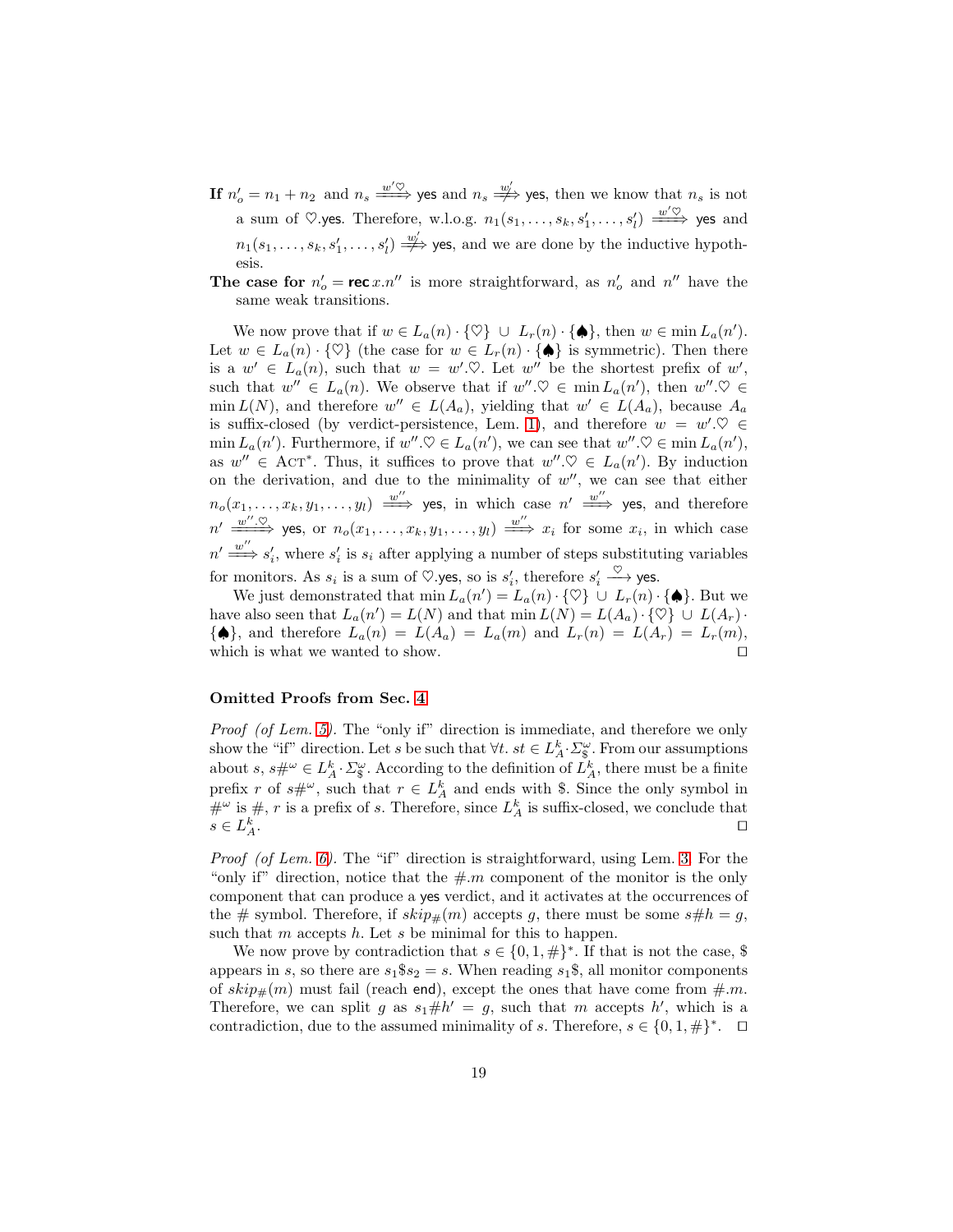Hardness of  $L_A^k$  for deterministic monitors We introduce the notion of a simple trace. As Lem. [19](#page-19-0) reveals, the cardinality of a set of simple traces gives a lower bound on the size of a regular monitor.

**Definition 11.** We call a derivation  $m \stackrel{s}{\Rightarrow} m'$  simple, if rules RECB and VER are not used in the proof of any transition of the derivation. We say that a trace  $s \in \Sigma_{\S}^*$  is simple for monitor m if there is a simple derivation  $m \stackrel{s}{\Rightarrow} m'$ . We say that a set of simple traces for m is simple for m.

<span id="page-19-0"></span>**Lemma 19 (Lemma 20 from [\[3\]](#page-15-7)).** Let  $m$  be a regular monitor and  $G$  a (finite) simple set of traces for m. Then,  $l(m) \geq |G|$ .

<span id="page-19-1"></span>The following Lems. [20](#page-19-1) and [21](#page-19-2) are variations of the Pumping Lemma for monitors.

**Lemma 20** (Lemma 22 from [\[3\]](#page-15-7)). Let  $m \stackrel{s}{\Rightarrow} n$ , such that m is regular and s is not simple for m. Then, there are  $s = s_1 s_2 s_3$ , such that  $|s_2| > 0$  and for every  $i \geq 0, m \xrightarrow{s_1 s_2^i s_3} n.$ 

<span id="page-19-2"></span>**Lemma 21** (Lemma 27 from [\[3\]](#page-15-7)). Let  $m \stackrel{s}{\Rightarrow} m'$ , such that s is not simple for m and m is deterministic (and regular). Then, there are  $s = s_1 s_2 s_3$  and monitor *n*, such that  $|s_2| > 0$  and  $m \stackrel{s_1}{\Longrightarrow} n \stackrel{s_2}{\Longrightarrow} n \stackrel{s_3}{\Longrightarrow} m'$ .

Fix a partition  $\{C, D\}$  of  $\{0, 1\}^k$ , such that  $|C| = |D| = 2^{k-1}$ ; let  $K = 2^{2^{k-1}}$ . Let  $P_C = C_0 \cdots C_{K-2}$  be a permutation of  $2^C \setminus \{\emptyset\}$ , and  $P_D = D_0 \cdots D_{K-2}$  a permutation of  $2^D \setminus \{\emptyset\}$ . For every  $0 \leq i < K - 1$ , let

$$
t_i = \#enc(w_0)\# enc(w_1)\# \cdots \# enc(w_{|C_i|})\#,
$$

where  $w_0w_1\cdots w_{|C_i|}$  is a permutation of  $C_i$  and

$$
s_i = \#enc(w'_0) \# enc(w'_1) \# \cdots \# enc(w'_{|D_i|}) \#,
$$

where  $w'_0 w'_1 \cdots w'_{|D_i|}$  is a permutation of  $D_i$ . Thus, each  $t_i$  and  $s_i$  encodes a permutation of a distinct subset of  $\{0,1\}^k$ . Let

$$
t_K(P_C, P_D) = t_0 \$s_0 \$t_1 \$s_1 \$ \cdots \$t_{K-1} \$s_{K-1}
$$

and let

$$
T = \{ t_K(P_C, P_D) \mid P_C \in (2^C \setminus \{\emptyset\})! \text{ and } P_D \in (2^D \setminus \{\emptyset\})! \}.
$$

Notice that  $|T| = ((K - 1)!)^2$ .

<span id="page-19-3"></span>The following Lem. [22](#page-19-3) characterizes trace  $t_K$ , as defined in Sec. [4,](#page-9-0) and is useful in the proof of Cor. [2,](#page-20-0) which follows immediately from it.

**Lemma 22.** If  $f \neq g$  are prefixes of  $t_K$ , then there is some  $h \in \{0, 1, \#, \$\}^*$ , such that  $fh \in L_A^k$  iff  $gh \notin L_A^k$ .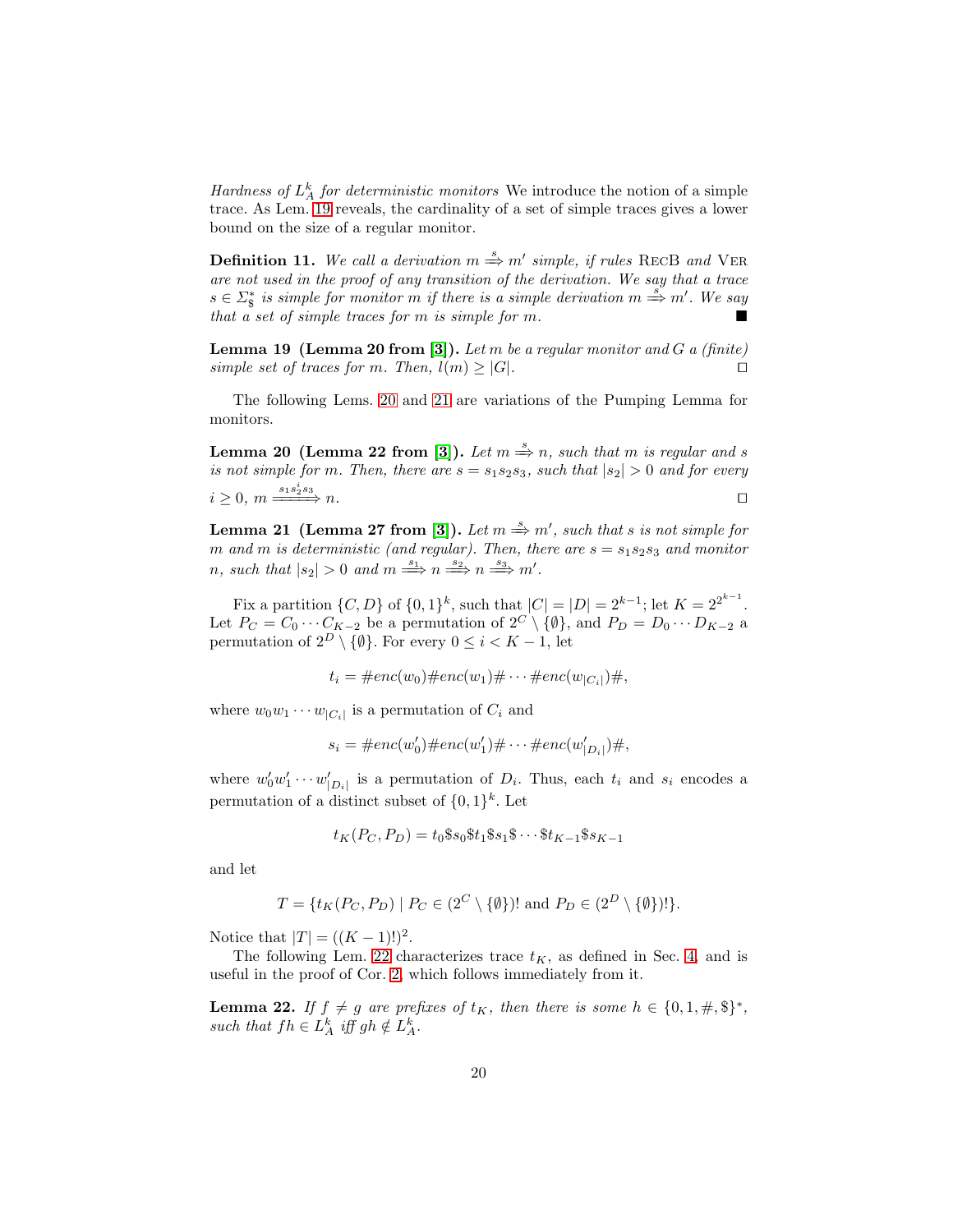*Proof.* We can assume that f is a proper prefix of g. We have the following cases:

The symbol \$ appears more times in g than in f. Then, for some  $f', g' \in$  $\Sigma^*$  and  $0 \leq i \leq j$ :

 $-f = f'$  and  $(g = t_0 \$s_0 \$ \cdots \$ s_j \$ g'$  or  $g = t_0 \$s_0 \$ \cdots \$ t_j \$ g'$ ); or

 $-f = t_0 \$s_0 \$ \cdots \$ t_i \$ f' \text{ and } g = t_0 \$s_0 \$ \cdots \$ s_j \$ g'; \text{ or }$ 

 $-f = t_0 \$s_0 \$ \cdots \$ s_i \$ f'$  and  $g = t_0 \$s_0 \$ \cdots \$ t_j \$ g';$  or

 $-f = t_0 \$s_0 \$ \cdots \$ t_i \$ f'$  and  $g = t_0 \$s_0 \$ \cdots \$ t_j \$ g'$  and  $i < j$ ; or

 $-f = t_0 \$s_0 \$ \cdots \$ s_i \$ f'$  and  $g = t_0 \$s_0 \$ \cdots \$ s_j \$ g'$  and  $i < j$ .

Then, for all these cases we can immediately see that there is some  $w \in W$ that appears in one of  $t_i, s_i, t_j, s_j$ , such that for  $h = \#w \#$ ,  $fh \in L_A^k$  iff  $gh \notin L_A^k$ .

The symbol  $\#$  appears more times in g than in f, but \$ does not. Then, for some  $f', g' \in \{0, 1\}^*,$ 

$$
f = t'\$\#enc(w_0)\# enc(w_1)\#\cdots\# enc(w_i)\#f' \quad \text{and}
$$
  

$$
g = t'\$\#enc(w_0)\# enc(w_1)\#\cdots\# enc(w_j)\#g'
$$

Then, for  $h = \frac{4}{3} \# enc(w_j) \# \$$ ,  $gh \in L_A^k$  and  $fh \notin L_A^k$ .

The symbols  $\frac{1}{2}$ ,  $\frac{1}{2}$  appear the same number of times in g and in f. Then, for some  $f', g' \in \{0, 1\}^*,$ 

$$
f = t'\$\#enc(w_0)\# enc(w_1)\#\cdots\# enc(w_i)\# f'
$$
 and  

$$
g = t'\$\#enc(w_0)\# enc(w_1)\#\cdots\# enc(w_i)\# f'g'
$$

and  $|g'| > 0$ . Therefore,  $f'g'$  is a prefix of  $enc(w_{i+1})$ . Let  $h_0$  be such that  $f'g'h_0 = enc(w_{i+1})$ . Then, for  $h = h_0 \# \$ \# enc(w_{i+1}) \# \$$ ,  $gh \in L_A^k$  and  $fh \notin$  $L^k_{\not \scriptscriptstyle\mathcal{A}}$  $A$ . □

<span id="page-20-0"></span>**Corollary 2** If  $s \neq r$  are prefixes of  $t_K$ , then there is some  $t \in \Sigma_{\S}^{\omega}$ , such that  $st \in L_A^k \cdot \Sigma_{\S}^{\omega}$  iff  $rt \notin L_A^k \cdot \Sigma_{\S}^{\omega}$ .

*Proof.* By Lems. [5](#page-10-0) and [22.](#page-19-3)  $□$ 

<span id="page-20-1"></span>**Proposition 6.** If m is a deterministic regular monitor that recognizes  $L_A^k \cdot \Sigma_{\S}^{\omega}$ , then  $t_K$  is a simple trace for m.

*Proof.* If  $t_K$  is not simple, then by Lem. [21,](#page-19-2)  $t_K = s_1 s_2 s_3$ , such that  $|s_2| > 0$  and there is a monitor *n*, such that  $m \stackrel{s_1}{\Longrightarrow} n \stackrel{s_2}{\Longrightarrow} n$ . But according to Cor. [2,](#page-20-0) there is some t, such that  $s_1t \in L_A^k \cdot \Sigma_{\S}^{\omega}$  iff  $s_1s_2t \notin L_A^k \cdot \Sigma_{\S}^{\omega}$ . This is a contradiction, because  $s_1 t \in L_A^k \cdot \Sigma_{\S}^{\omega}$  iff n accepts  $t \cdot \Sigma_{\S}^{\omega}$  iff  $s_1 s_2 t \in L_A^k \cdot \Sigma_{\S}^{\omega}$ .

*Proof (of Lem. [15\)](#page-12-2).* An immediate consequence of Prop. [6](#page-20-1) and Lem. [19.](#page-19-0) □